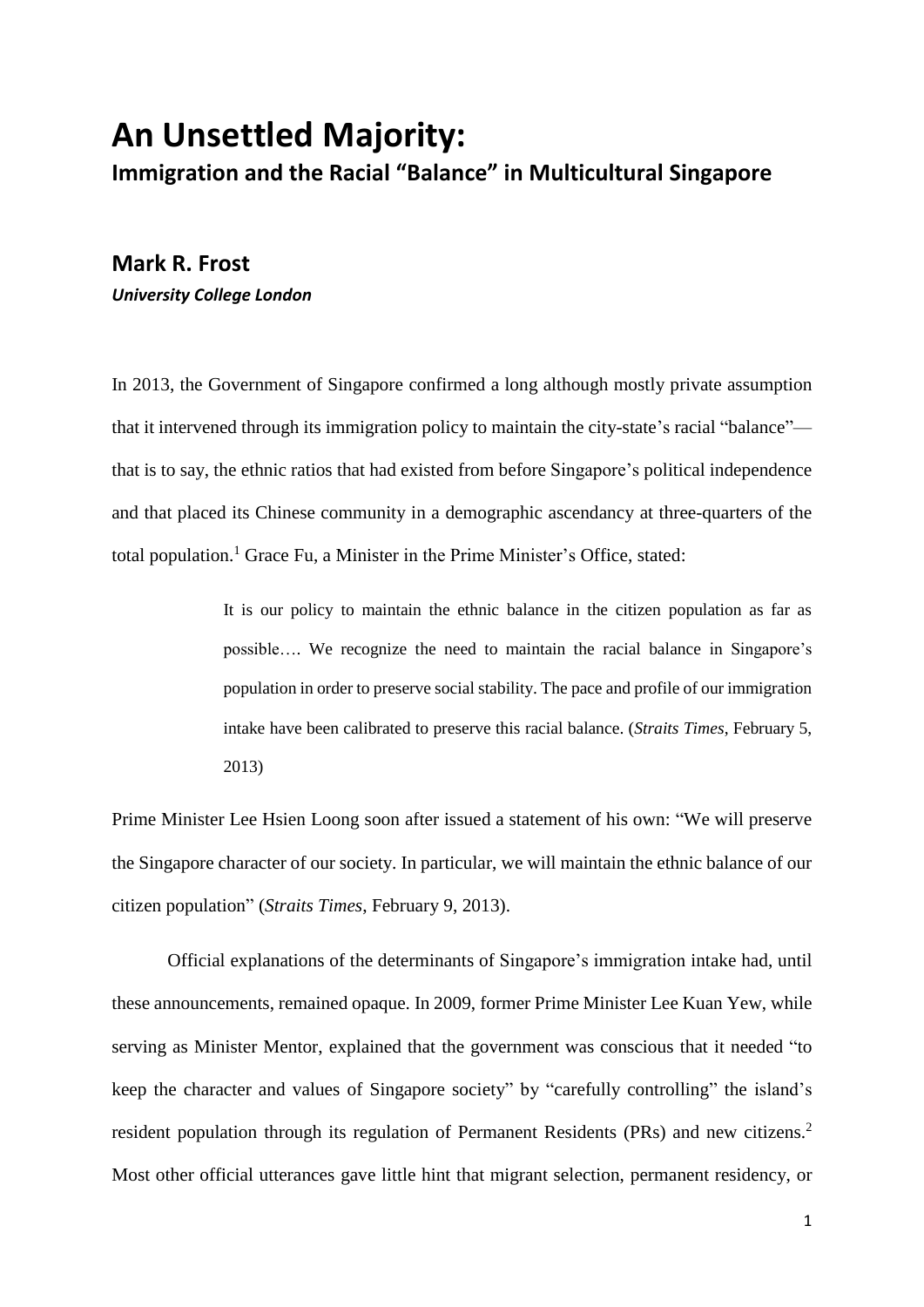naturalization were, or would be, ethnically determined. Instead, such pronouncements generally focused on economic development, dwindling fertility rates, and an ageing population as the key factors that shaped the state's approach to immigration and permanent settlement (Teo Chee Hean, DPM's Speech 2010).

However, once the government had let the metaphorical immigration "cat" out of its policy bag, Singaporean citizens who had understood the Republic to embody a more colourblind idealism expressed their surprise and indignation. Sudhir Thomas Vadaketh, a Singaporean Indian writer, observed that Singapore possessed "THE most racist [immigration] policy in the developed world" (Vadaketh 2015). In the island's popular *Today* newspaper, a correspondent by the name of Sum Siew Kee wrote:

> This means that we are allowing many Chinese and Indians to immigrate to Singapore, compared with other migrants. Does this not go against our well-regarded meritocratic principle? If, say, more talented Indians than talented Chinese are interested in coming here, should we not let them do so, regardless of ethnic quotas? We should also have more migrants from the region to build up ties with our neighbouring countries. South-east Asia is still our hinterland. This means we should be more welcoming towards Thais, Vietnamese, Filipinos and Indonesians, among others. This would help Singapore integrate with one of the world's fastest growing regions. We should have fewer qualms about mere quantity and quota, but focus on building racial harmony among people in Singapore, no matter where they come from. (*Today*, February 15, 2015)

The government had made clear its commitment to racial "balance" in the context of widespread opposition to its 2013 Population White Paper, which announced that Singapore would grow its population from its (then) 5.3 million to 6.9 million by 2030, an increase of roughly one hundred thousand inhabitants a year, with immigrants intended to make up nearly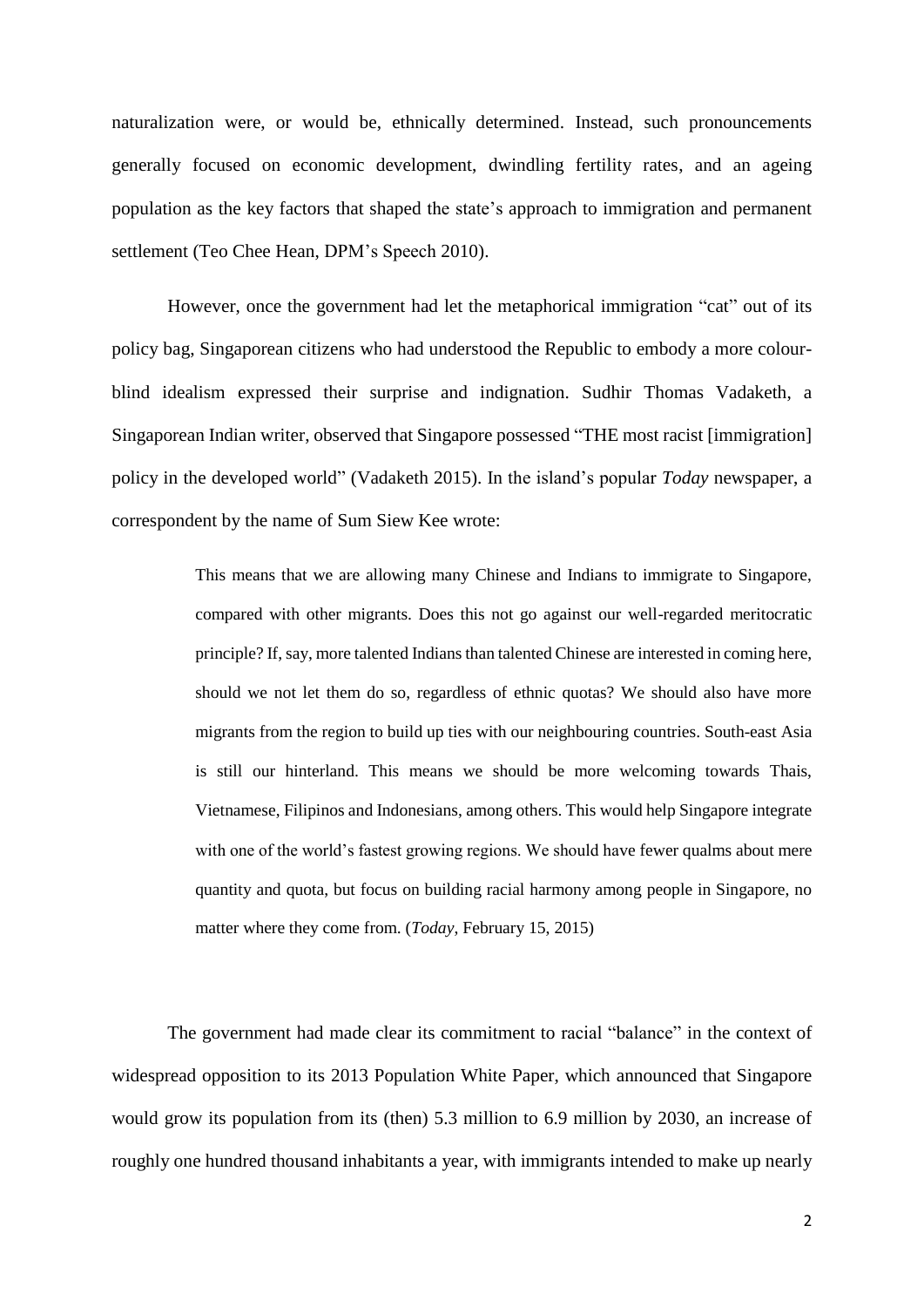half of that figure. The White Paper itself contained no mention that immigration was to be, and had been historically, calibrated to maintain the city-state's ethnic composition. That announcement was made to allay fears amongst Singapore's minority Malays that they would be swamped by new Chinese and Indian arrivals. Yet in providing such reassurance, the government afforded an insight into its approach to multiculturalism (or, to use its own preferred vocabulary, "multiracialism") and the importance it placed on adhering to static and putatively harmonious ethnic ratios.

In a Western context, how liberal states manage multicultural populations to ensure harmonious and equitable national communities has produced much scholarly debate, especially following the ground-breaking theorizing of the Canadian philosopher Will Kymlicka concerning minority group rights (Kymlicka 1989, 1995). Such debates, as Stephen Nagy has observed, have resonated far less in Asia, where multiculturalism, as understood and applied in the Western liberal context, has not been "the preferred model" (Nagy 2014). Nevertheless, Singapore remains for many observers a striking Asian multicultural success story, especially when set against the backdrop of the communal violence that blighted the paths of its regional neighbours from decolonization into independence (notably Sri Lanka, India, and Indonesia). In his survey of "East" Asian approaches to multiculturalism, Nagy recognizes Singapore for its "pragmatic" yet, in his view, "egalitarian" approach, fuelled by the need to ensure "harmony and balance" and "economic integration."

Nagy does acknowledge tensions in the Singapore model, especially regarding the position of the island's Malay community and relations between national citizens and new immigrants. Other scholars have been more openly critical. Michael D. Barr argues that official Singaporean multiculturalism has perpetuated the increasingly hierarchical racial imaginary of the ruling PAP (People's Action Party), in which a dominant Chinese elite finds its natural place at the top of society and a Malay underclass at the bottom, and thus undermined the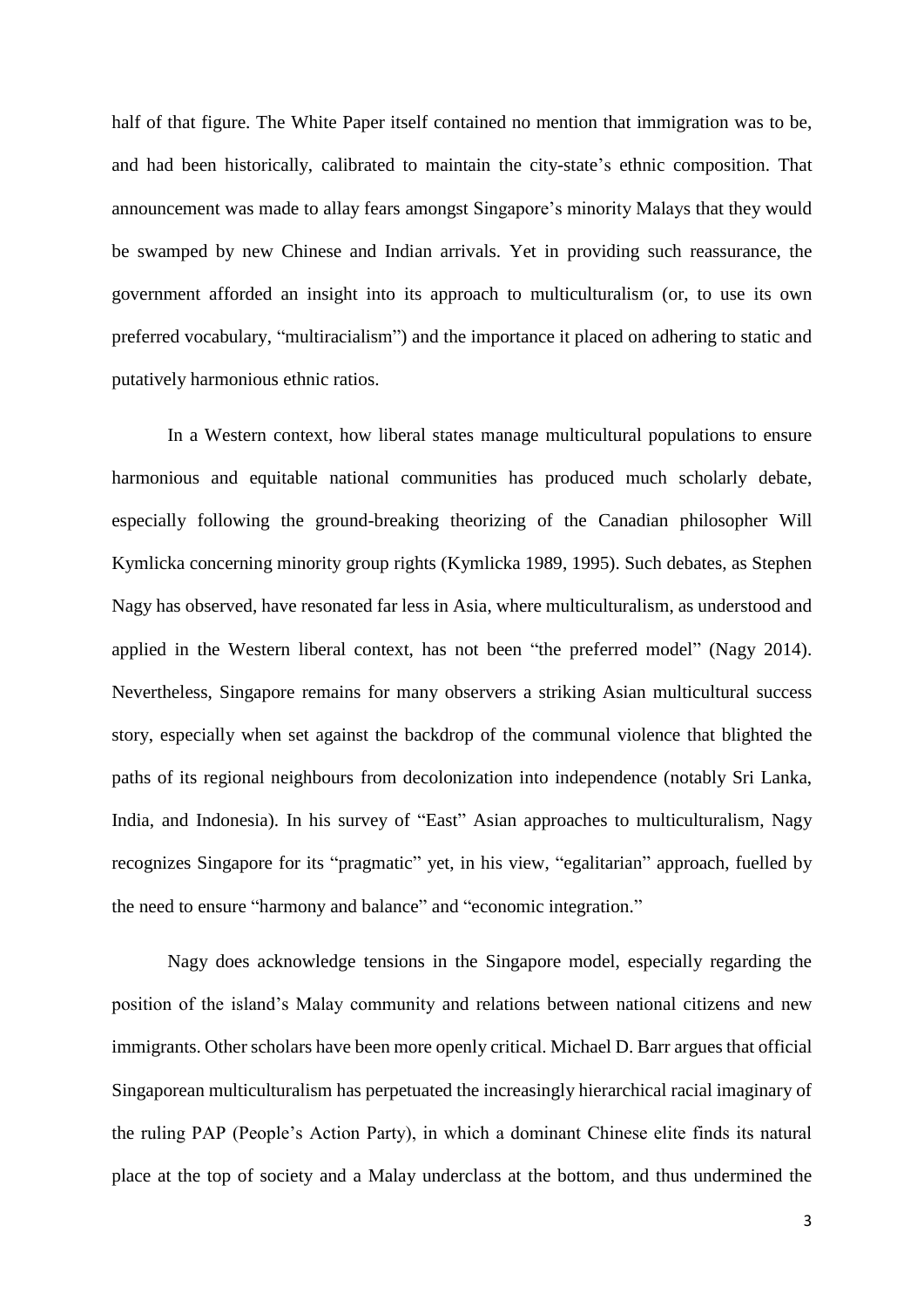meritocratic idealism on which the independent nation was founded (a point that we will further explore later). Barr also argues that the official Singaporean rhetoric of multiracialism has masked an "aggressive" state-led "programme of assimilation of the racial minorities into a Chinese-dominated society," as evidenced through state efforts in the 1980s to install Confucianism as a national ideology (Barr and Skrbis, 2014, 9–11, 82–97). In a similar vein, Chua Beng Huat (2003) explores "the complex configuration of multiculturalism in practice" that rationalises inequalities in Singapore in the name of maintaining racial "harmony," while Goh and Holden (2009, 1–16) critically unpick the PAP's "racial governmentality". As one of their contributors puts it, multiculturalism in Singapore, in as much as it has been directed toward "guaranteeing equal rights and treatment" for the island's various ethnic groups, "is also, however, about maintaining the relative population strength of each racial segment of CMIO [Chinese, Malay, Indian and Other]" (Goh and Holden, 73).

But striking in such analyses is how little immigration as a tool of racial governmentality features. Some authors recognize that to ensure the racial "balance" in Singapore the state has been forced into deft efforts at official "racial arithmetic" (Yeoh and Chan 2001, 1041), with one prominent scholar labelling official efforts to maintain the ethnic status quo a governmental "fetish" (Chua 2003, 69). Yet scant analysis has probed the function of Singapore's racialized immigration approach in producing this intended status quo, or ultimately (as we will argue) in undermining it. This lacuna has made possible uncritical studies which appear to absorb the government's presentation of its multicultural and immigration policies at face value. Hill and Lian, in their 1995 discussion of the politics of nation-building and citizenship in Singapore, attest to the "liberal" and "inclusive" features of its immigration policies, "in the sense that migrants with occupational skills are welcome, and after a short period of residence are granted citizenship" (Hill and Lian 1995, 96), seemingly oblivious to the system of ethnic quotas that the government (in reality) has long enforced. Likewise,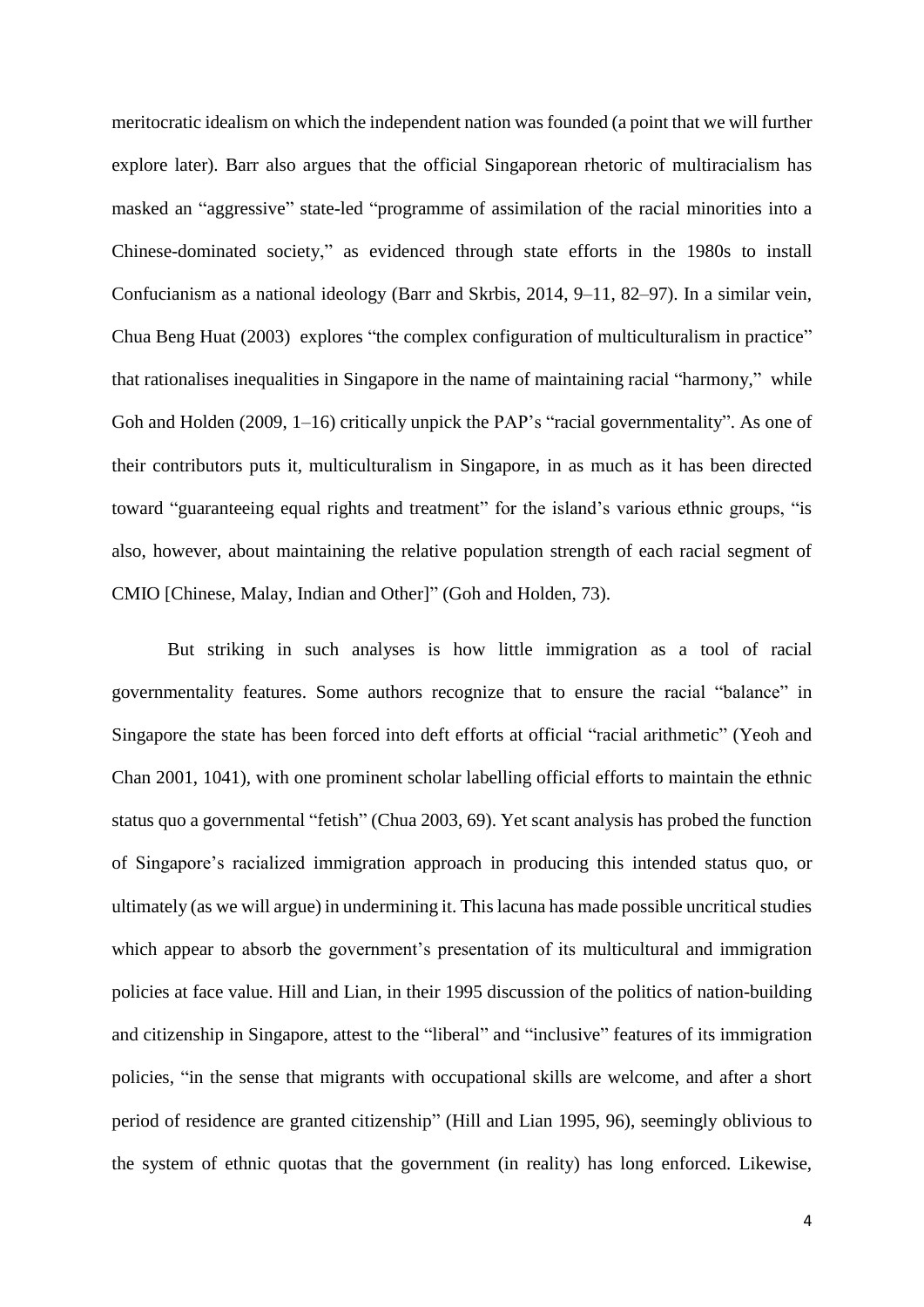Shirley Sun, in a more recent study of Singapore's population management (one that largely avoids grappling with the question of ethnicity), reinforces the assumption that economic factors have primarily driven the island's immigration and citizenship policies (Sun 2012, 11– 12, 135–136).

A key exception is research by Nasir and Turner (2014, 24–28), which stridently asserts that Singapore's immigration policies are driven by the "logic" of a system in which "the category of race is the crucial barometer for conferring citizenship and residency," and in which migrant population boosts are specifically deployed "to sustain the historical dominance of the Chinese in the tripartite racial structure of Chinese-Malay-Indians in Singapore." But even in this valuable survey, there is little in-depth discussion of the origins of such "logic" as it applies to immigration, of how such "logic" has been officially expressed and disseminated, or of what it ultimately signifies about official multiculturalism in Singapore, in practice as opposed to rhetorically.

This essay seeks to fill that gap by situating the emergence of Singapore's immigration and racial "balance" policies within a longer history of demographic change, and a longer history of racialized official discourse dating back to the colonial past. Having established such a context, we examine how the Singapore government has legitimized its efforts to maintain racial "balance", the revealing political contests these efforts have produced, and the international and domestic fallout that has resulted. In the final part of this essay, we consider the way reductionist official understandings of ethnicity, deployed by the state in its pursuit of racial "balance", have subverted its efforts at social integration and harmony, leading to the emergence of a periodically *unsettled* Singaporean Chinese majority.

A primary aim of this essay is to complicate the picture that scholars have thus far painted to explain Singapore's static tripartite ethnic structure. In this picture, the state's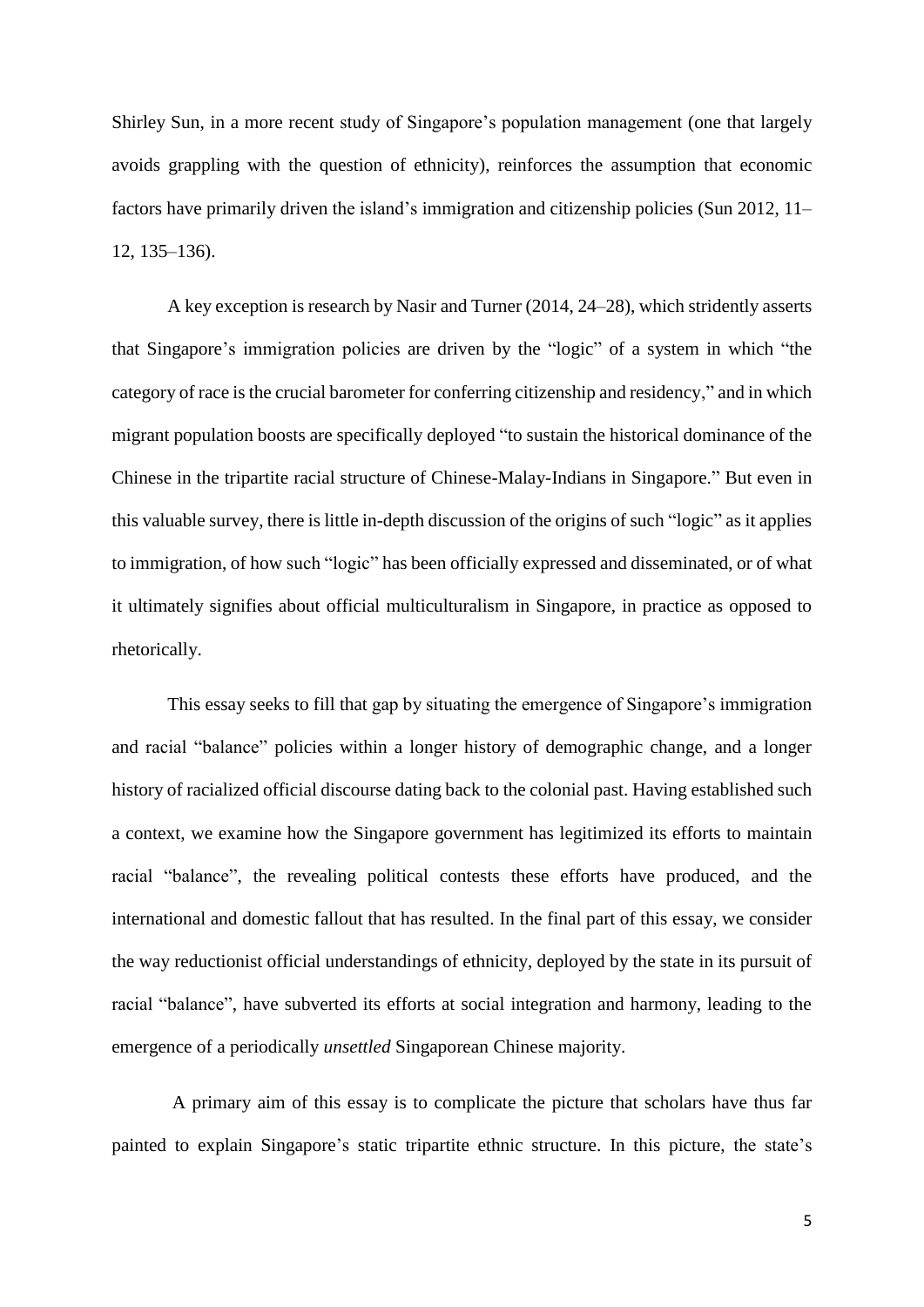preoccupation with fixed ethnic ratios is tied to the geopolitical reality Singapore has faced since its independence in 1965, when it emerged as a small independent nation with a majority Chinese population surrounded by larger nations dominated by non-Chinese majorities (Rahim 2010, 78–111; Chua 2003, 69). The necessity of fixed ethnic rations then became reinforced from the 1980s, as the government moved to bolster Singaporean "Chinese-ness" (through both its education and immigration policies) to ensure the city-state could effectively function as a Western trade bridge into China, a global gateway to a new capitalist Cathay (Montsion 2009). To these geopolitical and economic explanations, this essay adds a sociocultural dimension, by rooting the "logic" of Singapore's immigration and racial "balance" policies within a practice of imagining history, and imagining "cultures," "civilizations," and "races" historically, that betrays the continuing influence of colonial discourse.

### *The making of a Chinese majority: labour, capital, and colonial discourse*

How did Chinese come to comprise Singapore's dominant ethnic majority? As much as structural, macrolevel economic forces that were left to run free through the laissez-faire attitudes of colonial administrators played a part, official decision-making rooted in the racial discourse of the era was equally responsible.

When the British arrived in Singapore in 1819, the island was a relatively uninhabited territory of the Johor-Riau-Lingga sultanate with an estimated population of between one hundred and one thousand, made up mostly of Malay *orang laut* (sea people), with fewer than thirty Chinese. Two years later, the population was believed to comprise 4,724 Malays and 1,150 Chinese, and in the first census of the settlement in 1824, 6,505 of the total population of 10,683 were recorded as Malay and Bugis (i.e., over 60 percent). By the mid-1830s, however, the Chinese had become Singapore's majority ethnic group, with a community that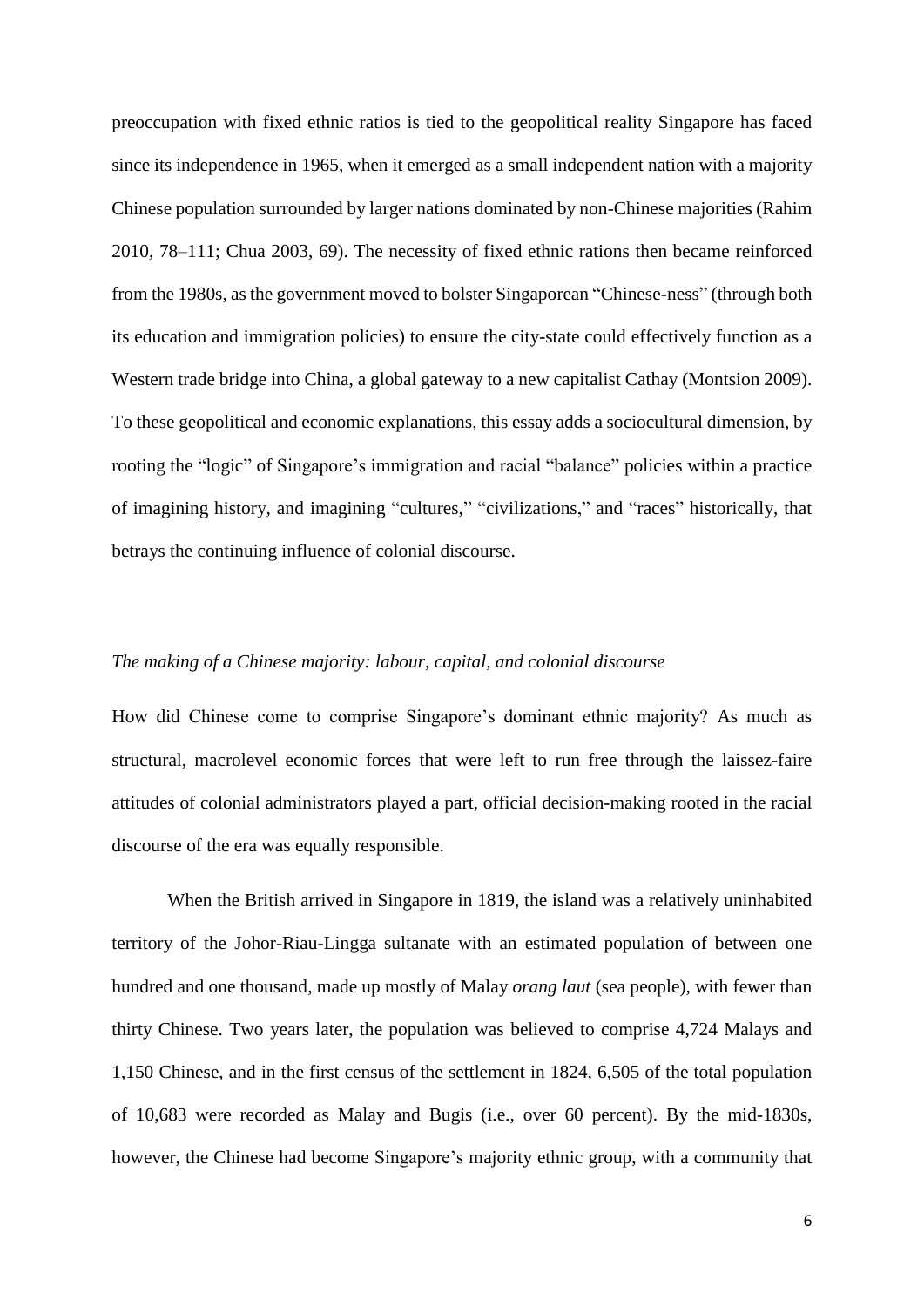numbered 13,749, while the broad grouping of peoples defined as "Malay" (including *orang laut*, Bugis, Javanese, and others) totalled 12,538 (Buckley [1902] 1984, 151; Turnbull 2012, 46; Saw 2012, 28–29).

The discovery of tin in the Malayan hinterland in the 1840s accelerated this demographic ascendancy. Historically, tin had been mined in Southeast Asia through Chinese enterprise. Chinese tin miners entered Singapore on their way to Malaya, adding to the population of Chinese drawn to work pepper and gambier plantations on the island and in neighbouring Johor and Sumatra. Regionally, these sectors of the economy had received periodic influxes of Chinese labour since the early 1700s. By the late 19<sup>th</sup> century, Singapore had become the region's primary Chinese immigration entry point, as well as its primary tin extraction point and then smelting centre. In 1871, the year of the first formal colonial census, the Singapore population was 57.6 percent Chinese. By 1901, Chinese made up 71.8 percent, Malays 15.8 percent, Indians 7.8 percent, and Europeans and Eurasians (later referred to by Singaporean census-makers as "Other") 3.5 percent, of a total population that had risen to 228,555 (Saw 2012, 28–30).

Singapore was, in fact, the most recent, albeit intense, example of a process witnessed across Southeast Asia since the arrival of European powers in the early 16<sup>th</sup> century. From Portuguese Melaka to Spanish Manila to Dutch Batavia, Western expansionism depended on the alliances forged between overseas Chinese and European capital. Chinese investment, labour, local knowledge and provisions were crucial in the establishment of new European colonies. For centuries, the regional networks Chinese merchants commanded made them the Europeans' go-to community for the sourcing of desired goods and produce.

Once Sir Stamford Raffles established his East Indian Company factory in Singapore in 1819, the settlement began to function, as Penang and Melaka had done before it, as a type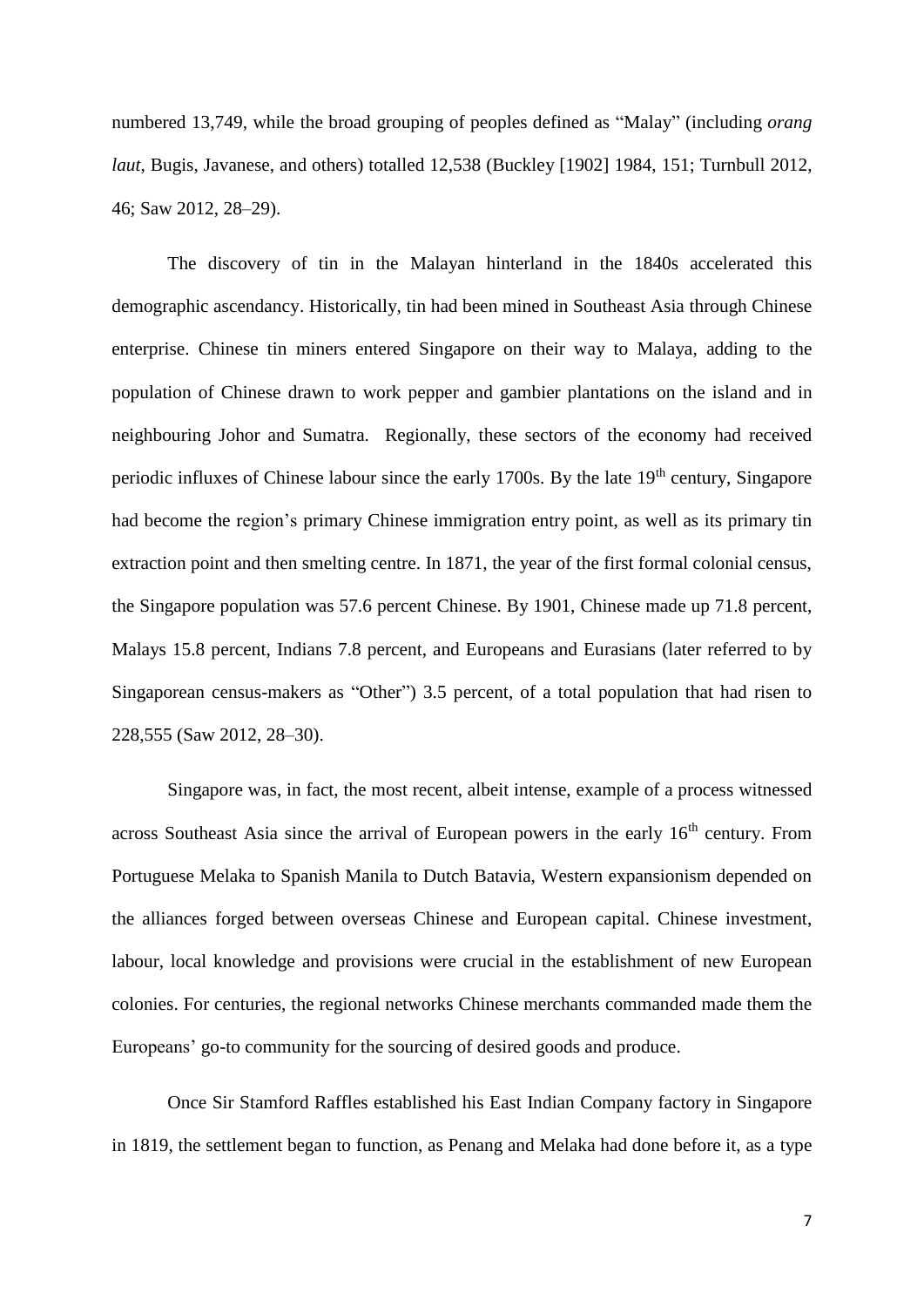of Anglo-Chinese condominium. Early colonial Singapore was soon settled by Melakan Chinese, who followed Major General William Farquhar, the cofounder of Singapore's East India Company factory, when he departed Melaka to serve as the island's first British Resident. Many of these Melakan Chinese had learnt enough English to function as intermediaries between European and Malay and Bugis traders. Following their arrival in Singapore, some Melakan Chinese formed joint Anglo-Chinese trading companies with their European partners (Frost and Balasinghamchow 2009, 91–97). From the 1840s, Chinese *towkays* also acted as labour suppliers for Singapore and Malaya's major tin-mining and plantation enterprises. The nineteenth-century Chinese indentured labour system into and through Singapore was effectively run by Chinese recruiters, in contrast to the contemporaneous Indian indentured labour system which saw greater direct colonial involvement.

As noted, the British commitment to unimpeded immigration and free trade-ist nonintervention in the local labour market also sealed Singapore's path toward a three-quarters Chinese majority. The situation was the same as in in late  $19<sup>th</sup>$  and early  $20<sup>th</sup>$  British-ruled Colombo and Rangoon, where shifting domestic and overseas labour demands generated similarly erratic urban demographies. In Singapore, no effort was made to regulate immigration until 1928, when fears of an impending slump in the tea and rubber industries convinced the British authorities to establish migrant quotas under the new Immigration Act of that year. Following the global economic crash of 1929, and with local unemployment rising along with fears of labour unrest, these quotas were introduced for male Chinese immigrants. (Until 1938, however, quotas were not applied to Chinese women and children, whom colonial officials thought to be a stabilizing social influence on the male-dominated population). Consequently, Chinese arrivals in Singapore dropped from 195,613 in 1929, to 151,613 in 1930, and to 49,723 in 1931, the year the monthly quota was reduced from 5,238 to 2,500 per month (Low 2014, 3). Nonetheless, in 1931 the population of Singapore stood at 557,745, with Chinese still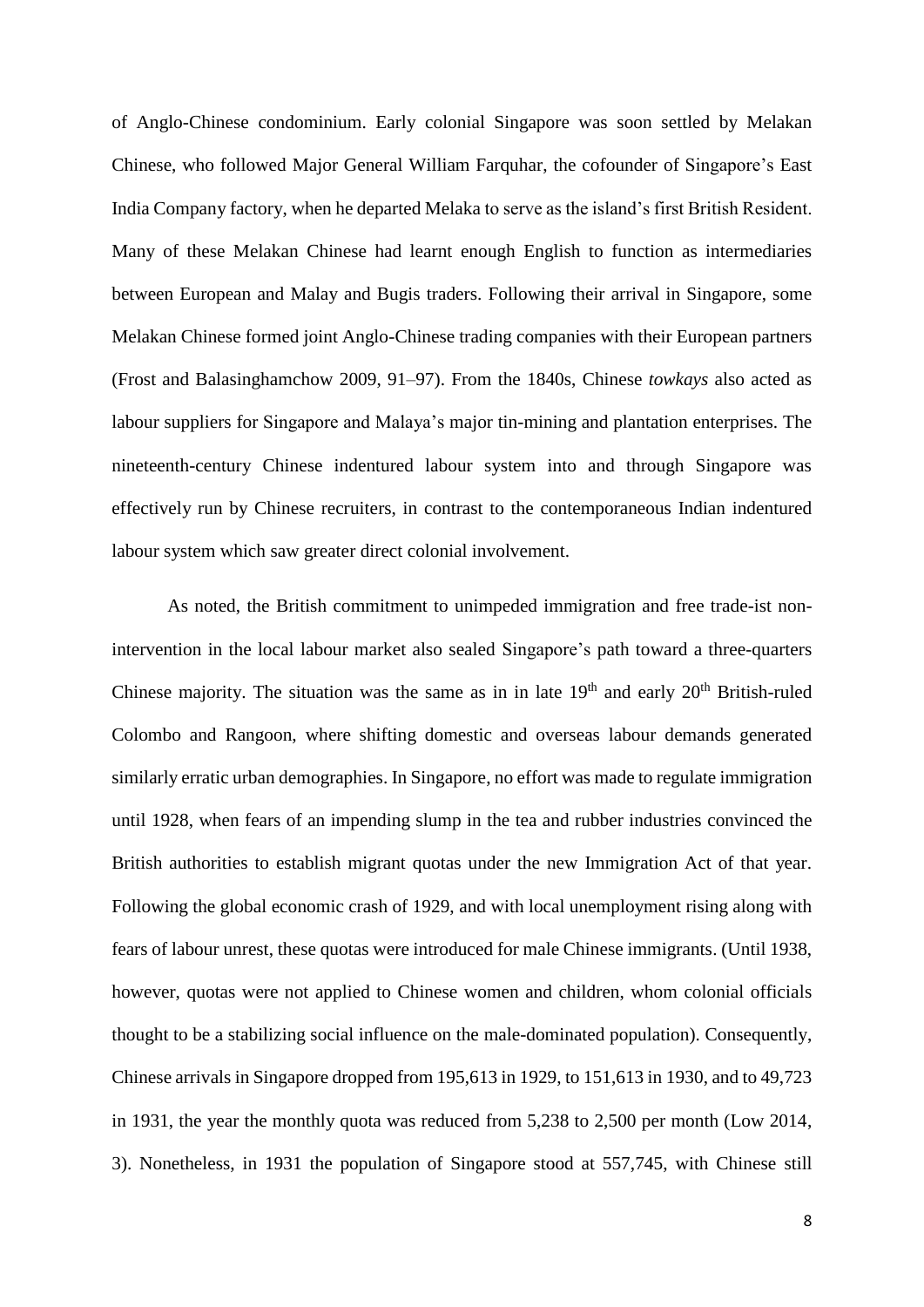constituting 418,640 (75 percent) of this total, Indians 50,811 (9.1 percent), and Malays 65,014 (11.7 percent) (Yeoh 2003, 17).

Yet, while Singapore's demographic transformation reveals broader historical and economic processes at work, it was hardly inevitable. A critical juncture occurred in 1823 when Dr John Crawfurd succeeded Farquhar as Singapore's second British Resident. Raffles, before he arrived on the island, had been suspicious of the Chinese, regarding them as "deceitful" and disruptive. His experience as a colonial governor in Java led him to argue that Chinese ascendancy in the region "should be cautiously guarded against and restrained" and that British efforts should focus on "bringing forward the native population of Malays and Javanese" by encouraging them "in useful and industrious habit" (Raffles 1835, 82–83). After his arrival in Singapore, Raffles encouraged Hadhrami Arab merchants to settle and trade there, hoping that this would encourage local Malay commerce and industry, not to mention the overall revival of Islamic Malay civilization.

Crawfurd, in contrast, encouraged Chinese settlement in Singapore. Moreover, in making the case for greater Chinese immigration, Crawfurd bequeathed Singapore an additional legacy. On a visit to Penang, he felt it opportune to measure the industry of the Chinese in Singapore's neighbouring Straits settlement against that of the Malays and Tamil Indians settled there, employing a method that compared the pecuniary worth accorded to the labour of each group locally by that same group and by others. Having adjudged the Chinese to possess a higher labour value than Malays or Tamils through this formula (and by virtue of this a higher civilizational status), Crawfurd published his findings for the benefit of his peers and fellow colonial adventurers (Crawfurd 1830, 23–24, 29–32).

Most British officials in Singapore subsequently agreed with the second British Resident. The evidence before them was the greater experience Chinese merchants had with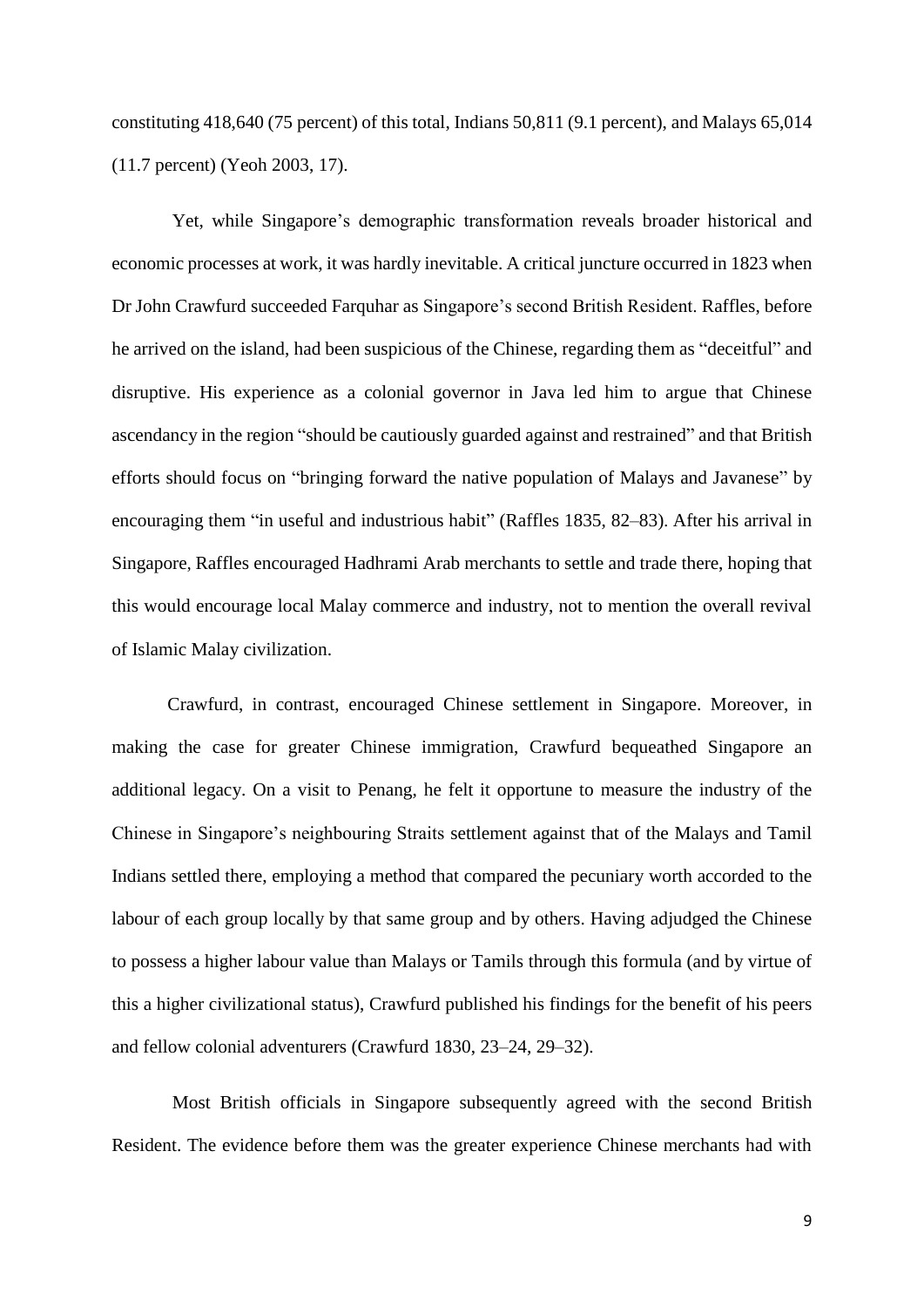capital investments, speculation, and cash transactions when compared to Malay and Bugis traders who had preferred to conduct business through barter. The foundation of a racial discourse that would dominate for the next century and a half was set in place. As we shall discuss, its echoes would from the 1980s appear in the official rationale for maintaining Singapore's racial "balance", and so shape a uniquely Singaporean model of modern multiculturalism.

#### *Governing diversity: multiculturalism as nation-building*

A second discursive legacy that British rule seems to have bequeathed independent Singapore is the notion that managing the island's diverse population demands authoritarianism. As historian Tim Harper notes (citing the Malaysian sociologist Syed Hussein Alatas), a "founding idea of Singapore was that the enlightened reforms necessary to elevate a civilization and to govern a fluid migrant world did not derive from or imply political liberalism but rather necessitated strong government" (Harper 1997, 283). Both colonial and postcolonial rulers in Singapore have presented themselves as the benign despot-arbitrators ensuring the *pax* between ethnicities deemed primordially antagonistic (Vasu 2012). As Chua argues, the discourse of tenuous racial harmony is one Singapore's authorities continue to deploy to legitimize their racialized governance of the population and the suppression of public discussion of "the difficulties which face all multiracial societies": "Drawing on the instances of race riots in the past, the government constantly warns the population of the 'tenuousness' or racial harmony, thus justifying a need for the constant policing of racial boundaries" (2003, 74–75).

Of course, a key distinction between the past and the near present is that colonial officials, not always explicitly driven by the imperatives of *divide et impera* but certainly always conscious of them, hardly sought the social integration of Singapore's population into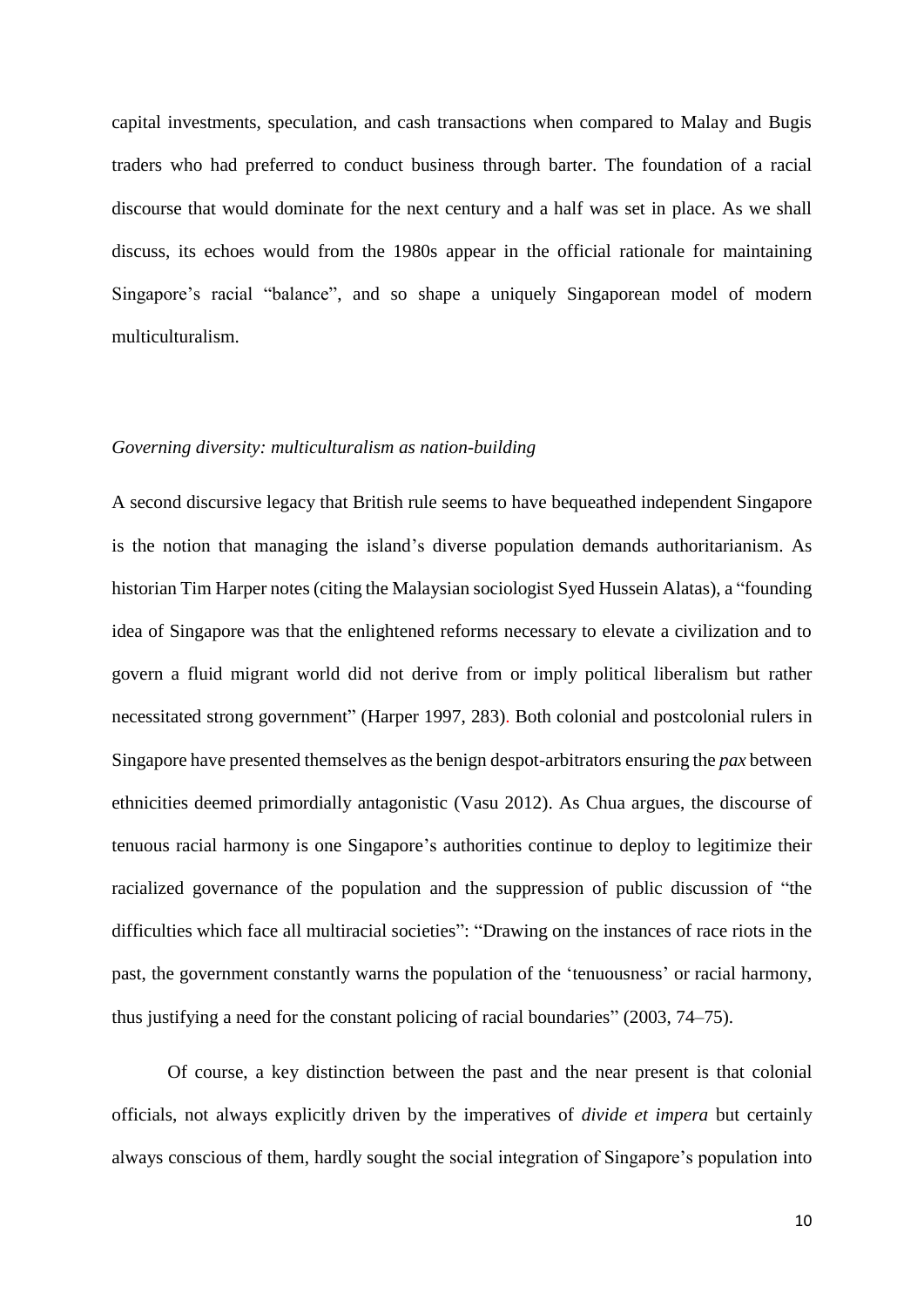a unified body politic. Rather, they envisaged colonial Singapore from the outset as an ethnically segregated settlement. Raffles' original plan for the town, introduced in 1823, established separate urban enclaves for its various ethnicities (Frost and Balasingamchow, 2009: 64–66). The British continued the Dutch *kapitan* system of governance with respect to local immigrant populations, which involved establishing separate alliances with the community leaders of these populations and giving their *kapitans* a significant degree of autonomy to rule over their distinct enclaves. As the colonial scholar-official J. S. Furnivall (1939) observed, Dutch and British colonies in Southeast Asia existed as "plural societies" in which distinct ethnic groups came together to trade but were otherwise unable to think or act collectively. For Furnivall, the dysfunctionality of such plural societies raised major issues regarding social equity and welfare.

For Singapore's emergent post-war nationalist leadership, overcoming such social dysfunctionality, as they looked toward the task of postcolonial nation-building, became the key challenge. From the founding of the PAP in 1954, Lee Kuan Yew and his mainly Englisheducated lieutenants made the creation of a Singapore that belonged equally to all its citizens, regardless of their ancestry, the party's core foundational principle (see Gest, this issue). How this foundational principle became a social reality following Singapore's self-government in 1959 and then full independence in 1965, is a story Singaporeans have never been allowed to forget. As recently as 2017, Lee's son, Prime Minister Lee Hsien Loong, sensing that the nation required a refresher course, went over this narrative again, in a lengthy speech-cum-historylesson which captured the essential elements of the island's official understanding of its multicultural success (*Today* 2017). 3

Lee Hsien Loong recalled that at independence Lee Kuan Yew had declared that "Singapore is not a Malay nation, not a Chinese nation, not an Indian nation. Everybody will have a place in Singapore." The Singapore Pledge, which committed Singaporeans to building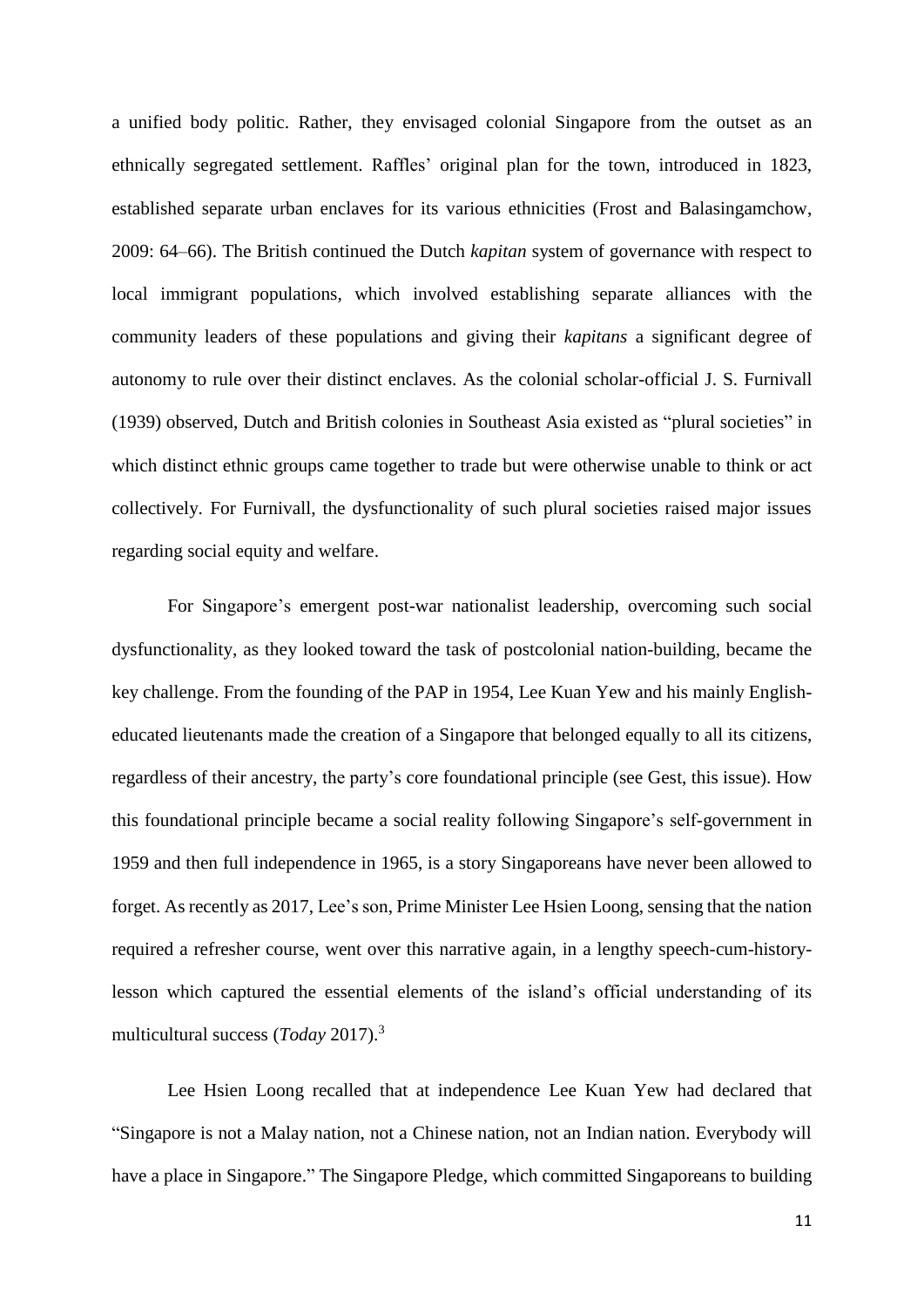a just and equal nation as "one united people regardless of race, religion or language" was rolled out the following year to thereafter become the starting ritual of every school day. An amendment to the constitution in 1969 created what became known as the Presidential Council for Minority Rights, with powers to vet all parliamentary legislation to ensure it was nonprejudicial toward any racial or religious community, and with (as yet unused) powers to veto legislation that failed to meet this standard. To underline Singapore's commitment to its foundational multicultural ideals, Malay was retained after 1965 as the official language of state, and the Malay former journalist Yusof Ishak was appointed Singapore's first president.

In his speech, Lee the younger then asked, "Why was this principle so important to  $us?$ ":

> First, this was the fundamental ideal over which we fought with the central government in Malaysia. Our founding fathers—Lee Kuan Yew, Goh Keng Swee, S. Rajaratnam, Othman Wok—they believed passionately in the vision of a multiracial society. Where nobody would be favoured or disadvantaged because of the colour of his or her skin. Where everybody would have equal opportunities, feel kinship and brotherhood with people of different races and religions, and share the same Singapore nationality. Malaysia was different. The UMNO leaders in Kuala Lumpur (KL)—the central government—wanted one dominant race, i.e. Malay Malaysians, to enjoy special rights, while the Chinese, Indians and other citizens would forever be in a subordinate position. We fought that and disagreed with them. Eventually, we separated from them because it could not be settled. (*Today* 2017)

Secondly, Lee explained, "Singapore is a Chinese-majority country, in a Malay-majority part of Southeast Asia":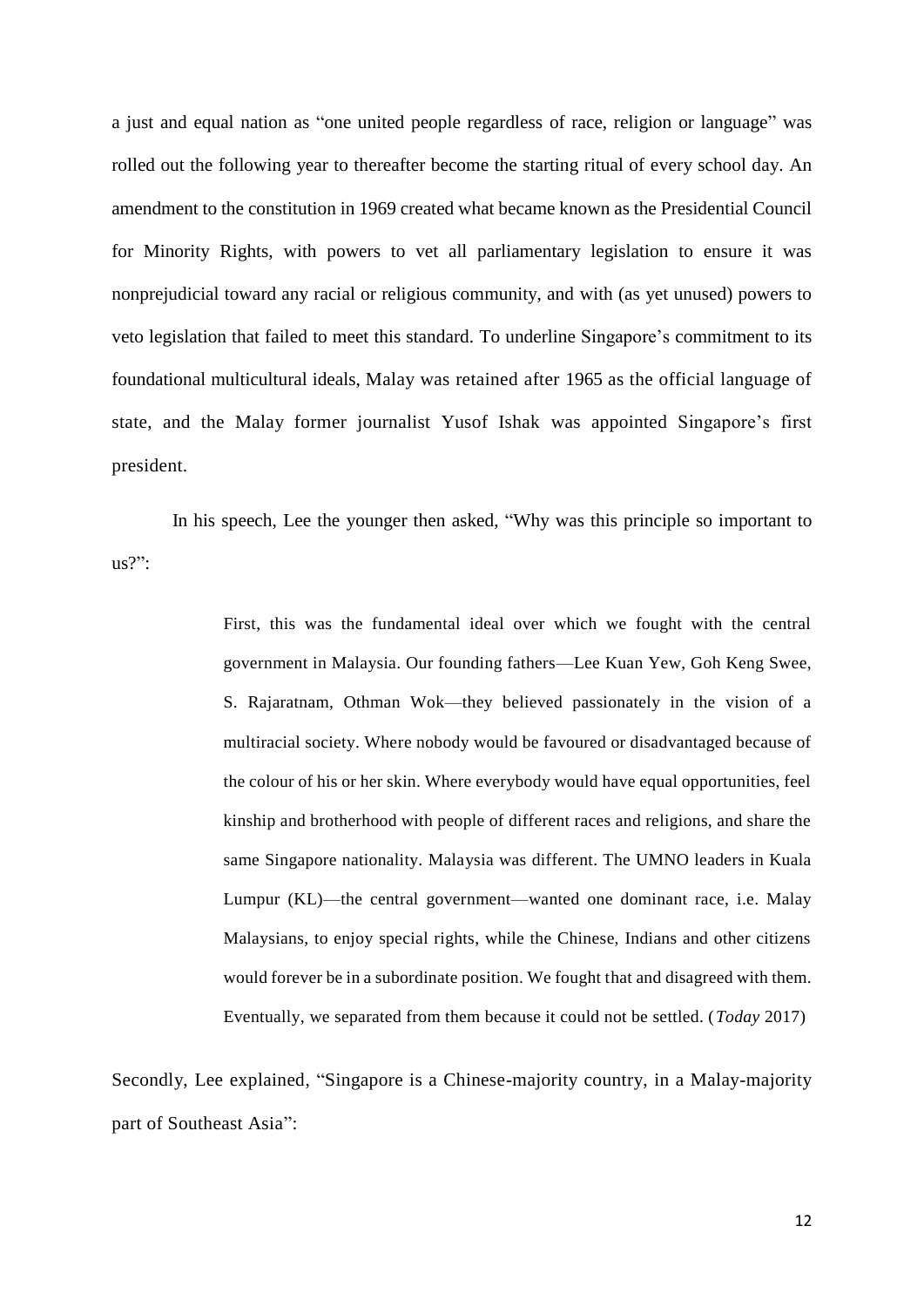In the 1960s, 50 years ago, Singapore had already been perceived as a "Third China". We were seen as a Chinese country, a proxy, a stooge for communist China, and not an independent player. If Singapore had been identified as a Chinese country, it would have caused problems with our neighbours. We would not have been able to live peacefully in Southeast Asia. So we had to make quite sure that people understood that we were an independent, multiracial country. (*Today* 2017)

PM Lee the younger next asked Singaporeans to remember that multiracialism was "not something natural, nor something which will stay there by itself" but the result of "very hard work, a lot of toil and sweat, and the gradual education and bringing together of people." He then proceeded to list the PAP policies that had achieved this end. First was the immediate post-independence focus on Anglophone education, which meant Singaporeans "used English as our common language, while ensuring a place for our mother tongues." Following this came the "common spaces and opportunities" that the government had created to bring people together, and its Ethnic Integration Policy, which from 1989 "mixed all races together in HDB [Housing Development Board] estates, so that there are no enclaves or ghettos in Singapore." Crucially, this policy, Lee noted, included the establishment of ethnic residential quotas for state-subsidized housing blocs and estates so that they replicated Singapore's overall racial "balance". "The policy has largely met its aim," the PM observed, "with every neighbourhood here a microcosm of society at large" (*Today* 2017).

Another key policy was the creation of Group Representation Constituencies (GRCs), which since 1988 have required all political parties to field teams of candidates that include Indian, Malay, or other ethnic minority representatives for elections in newly created super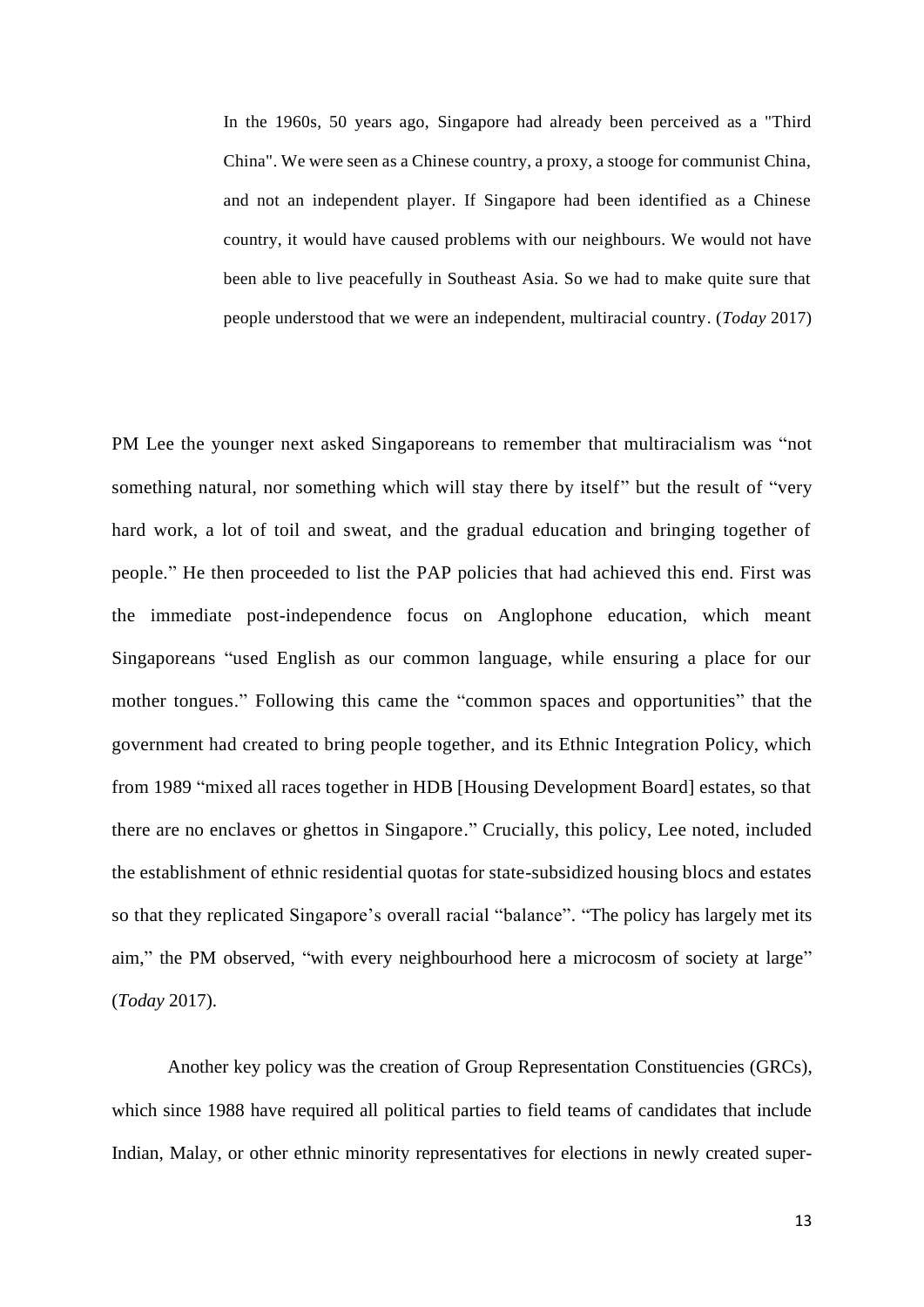constituencies. The purpose of this policy, Lee explained, was to ensure that "in Parliament we will always have minorities represented," it being officially assumed from the early 1980s (when the policy was first mooted) that Singaporeans have always voted, and are always likely to vote, along ethnic lines.

Finally, Lee noted that over the years Singaporean multiracialism had been preserved by strong government:

> We came down hard on extremists—regardless of whether they were Chinese chauvinists or Malay, Indian or Hindu extremists—because they have to understand that this is what Singapore is, and this is how Singapore will act when racial chauvinists try to stir up sentiments against others. (*Today* 2017)

Today, prospective Singaporean citizens are introduced to this national narrative through a mandatory online and experiential training, which culminates with their naturalization ceremony, entitled the "Singapore Citizenship Journey." This journey inculcates in new citizens the "nation-building" milestones which have created today's prosperous cosmopolitan city-state as the PAP imagines them. At the National Museum and the Singapore Discovery Centre, nearly-citizens experience the tumultuous visceral horror of the ethnic riots between Chinese and Malays in Singapore in 1964, which in the official Singapore Story have become the key birth-trauma of the new nation and an official legitimization for the subsequent policies that the government has enforced (Singapore Citizenship Journey; see also Gest, this issue).

Critics in Singapore and beyond contend that the "elevation" of the 1964 riots to the status of national birth-trauma has inscribed "a belief in the primordiality of racial conflict" deep in the national consciousness and erased "the political contingencies" that created this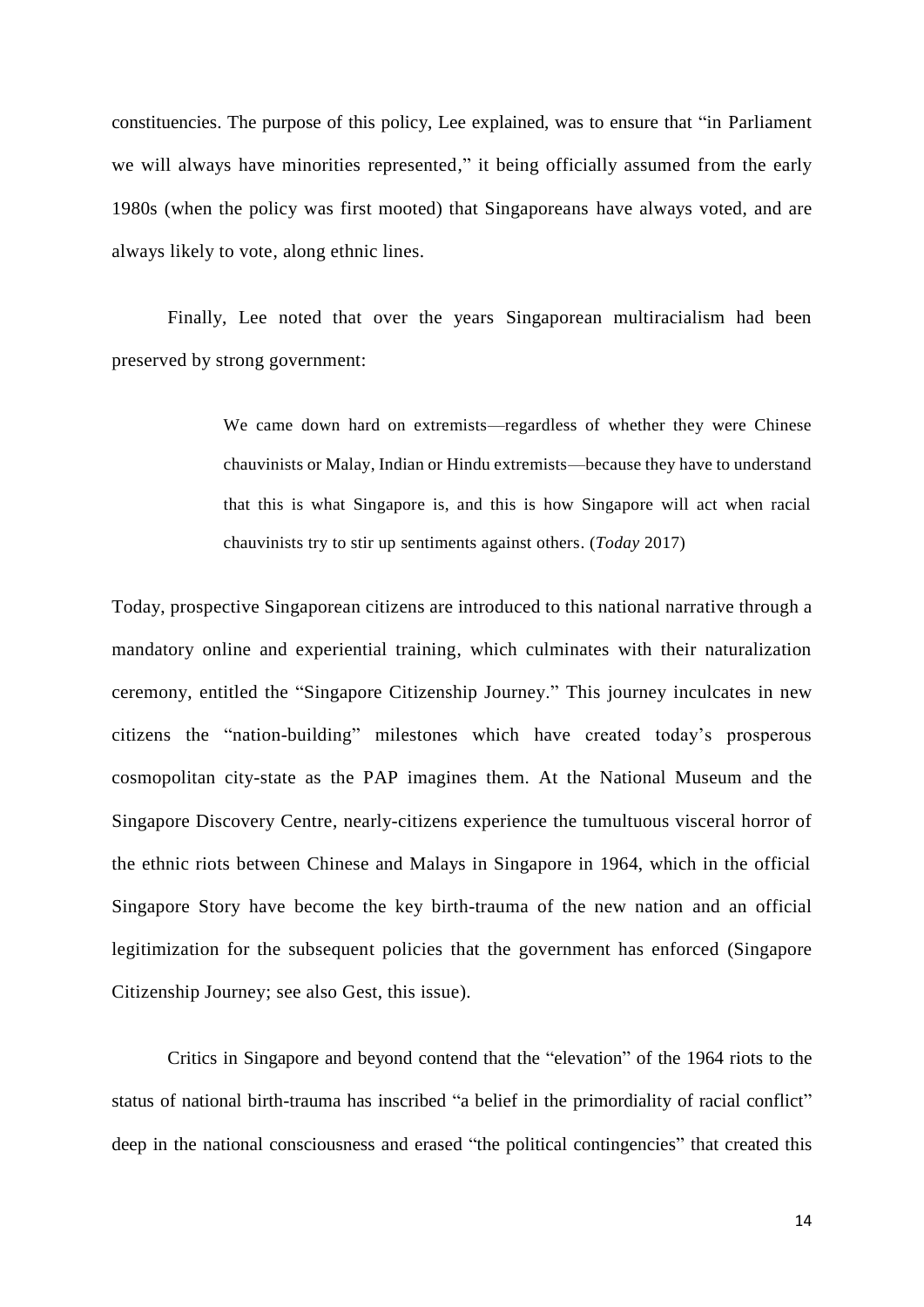event, so it becomes remembered as essentially racial rather than political in origin (Goh and Holden 2009, 7). They view the government's control over the press, and over freedom of speech and assembly – controls which are officially justified in terms of controlling a public sphere deemed liable to descend into primordial sectarianism – as brazen efforts to kill off dissent and so enshrine PAP rule in perpetuity. They see the PAP's commitment to breaking up ethnic enclaves, to ostensibly create in each neighbourhood a microcosm of Singapore's overall racial "balance", as intended to dilute and disperse the minority vote (see also Gest, this issue). They view the PAP's creation of GRCs and its continued shifting of electoral boundaries as policies which, in the name of multiracialism, cement its electoral dominance, especially given the evidence that Singaporeans have never historically voted along narrowly ethnic lines (Ang 2016). Undeniably, in a context in which the government's multiracial social engineering extends to where Singaporean citizens are permitted to live (and therefore, where they can vote), opposition parties have had trouble translating their share of the national vote into parliamentary representation. For instance, despite opposition MPs winning nearly 40 percent of the popular vote in the general election of 2011 (their best showing since independence), they ultimately made up a mere 6.9 percent (amounting to 6 seats) of elected MPs in the Singapore Parliament. 4

But perhaps the most impactful criticism of PAP multiracialism has come from those within its political fold who embrace the party's original idealism rather than its subsequent practice. To encourage a greater range of parliamentary voices, the government introduced in 1990 a system of Nominated Members of Parliament (NMPs) selected by a committee headed by the Speaker of the House. In 2009, the NMP Viswa Sadasivan, a television broadcaster and broadcasting executive who had formerly worked within Singapore's state-controlled media, gave his maiden speech. Sadasivan moved the motion: "That this House reaffirms its commitment to the nation building tenets as enshrined in the National Pledge when debating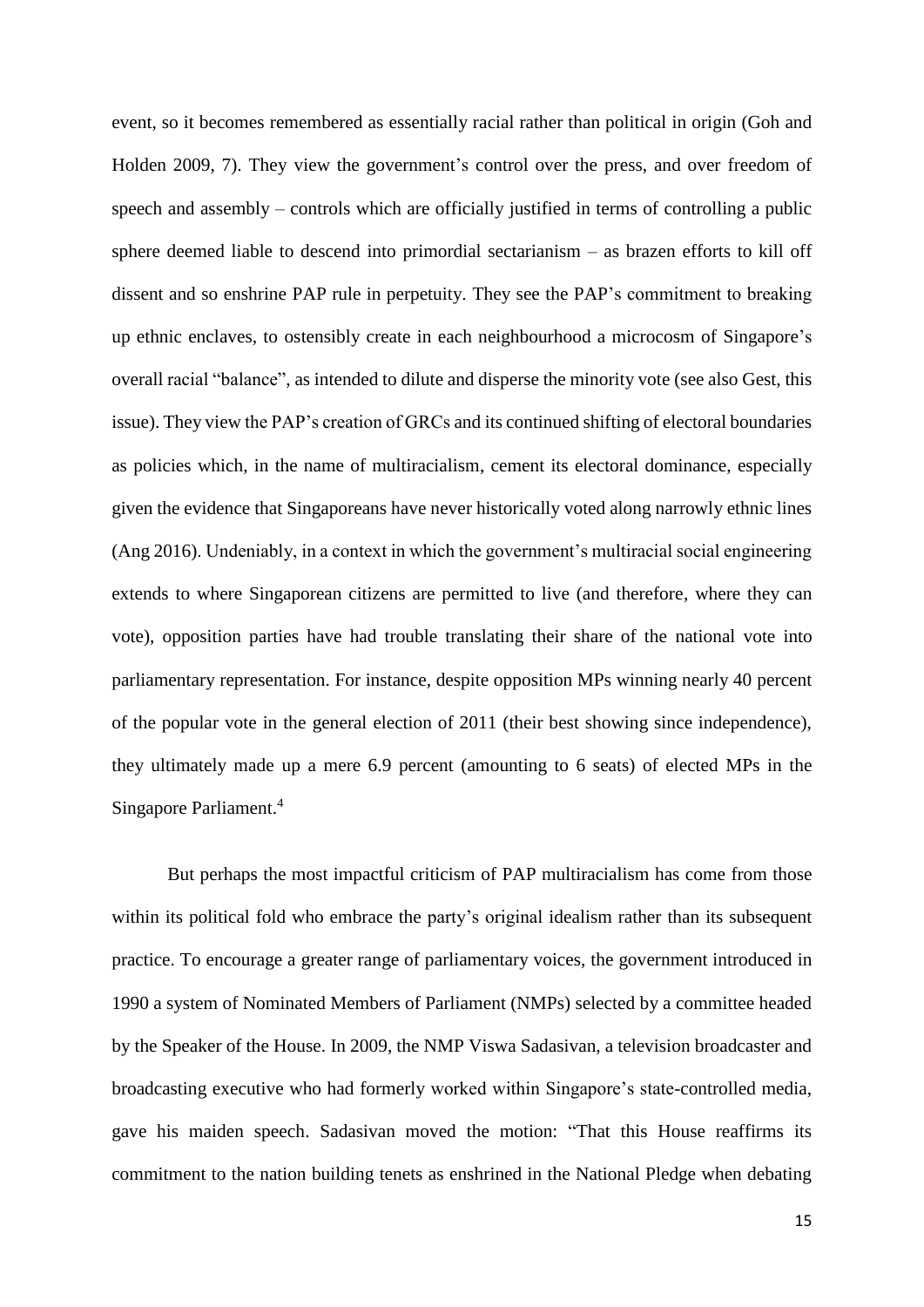national policies, especially economic policies." He then reminded parliament, phrase by phrase, of the central tenets of the Pledge, drawing attention to the creeping cynicism with which government policies in tension, if not at odds, with its original idealism were being greeted, especially by younger generations. As Sadasivan put it:

> [O]ver the years we have, I feel, become very race conscious as a people. In almost everything we do we are reminded of, asked about our race.… All I am saying is that we need to study this practice carefully and in an open-minded manner, with a view to finding ways to amend or tweak the practices to better manage mixed signals that confuse. Many young people I have spoken to have highlighted this apparent contradiction with the "regardless of race" tenet of the Pledge. Principals and teachers too have raised this issue. (POS 2009)

Sadasivan's speech made an impact sufficient to merit a response from the then Minister Mentor Lee the elder. In what became one of his very last contributions to Singaporean parliamentary debate, Lee, having cancelled a scheduled session of physical therapy to ensure his reply was heard, rose from his seat to rebuke the nominated MP for arguments that were "false and flawed … completely untrue … with no basis whatsoever." In seeking to bring "this House back to earth," he reminded it that the National Pledge was an "aspiration," not an "ideology," and thus confirmed to the nation, as the headline in the *Straits Times* put it, his view that "Equality is an aspiration, it is not reality, it is not practical" (*Straits Times*, March 27, 2015).

For our purposes, among the policies identified by Sadasivan as contradictory to the Pledge— policies which included the exclusion of Malay-Muslims from senior roles in the Singapore Armed Forces, the limiting of government special assistance plans to Chinese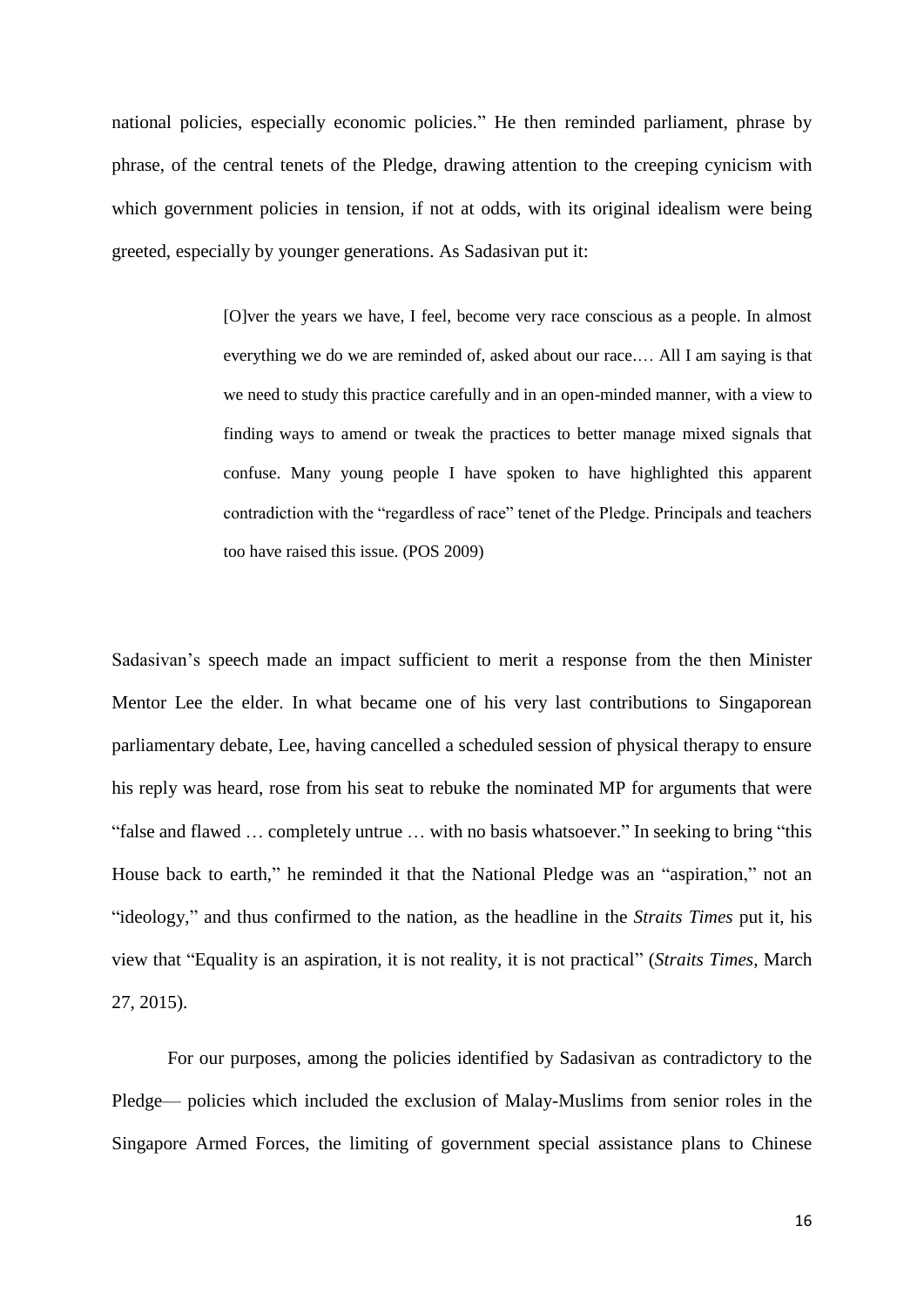schools, the sponsorship of ethnic-based self-help groups, and the PAP's assumption that Singaporeans were not ready for an ethnic minority Prime Minster—was the government's "need for us [the Singapore people] to maintain the current racial distribution in society" (POS 2009). We now return to this essential and yet, for some observers, contentious plank of Singaporean multiculturalism, and within it the role played by immigration over the last two decades.

#### *An unsettled majority: Singapore's racialized governance of immigration*

In the first two decades of Singapore's independence, immigration was not the heated political issue it would become. The island's population grew naturally, the result of a veritable babyboom stimulated by PAP-engineered prosperity. In 1965, Singapore's non-resident population stood at only 2.9 percent and it would remain at this low percentage until the late 1980s (Yeoh and Lin 2012). Immigration restrictions that Singapore's colonial government had introduced following World War Two, and especially following China's Communist Revolution of 1949, remained in place. They became tightened after Singapore's separation from the Federation of Malaysia and independence. Immigration was limited to skilled arrivals who would develop the national economy, whose specialist expertise and services were not available locally, and to families of existing residents and others permitted to settle on compassionate grounds (Saw 2012, 253).

By the late 1980s, however, Singapore's economic development demanded a policy change. The shift from manufacturing to high-tech and value-added activities, and the official drive to become a thriving "global knowledge hub," necessitated a concerted effort to recruit foreign talent. Simultaneously, an increasingly educated Singaporean population proved unwilling to undertake blue-collar jobs in construction, shipyards, sanitation, and domestic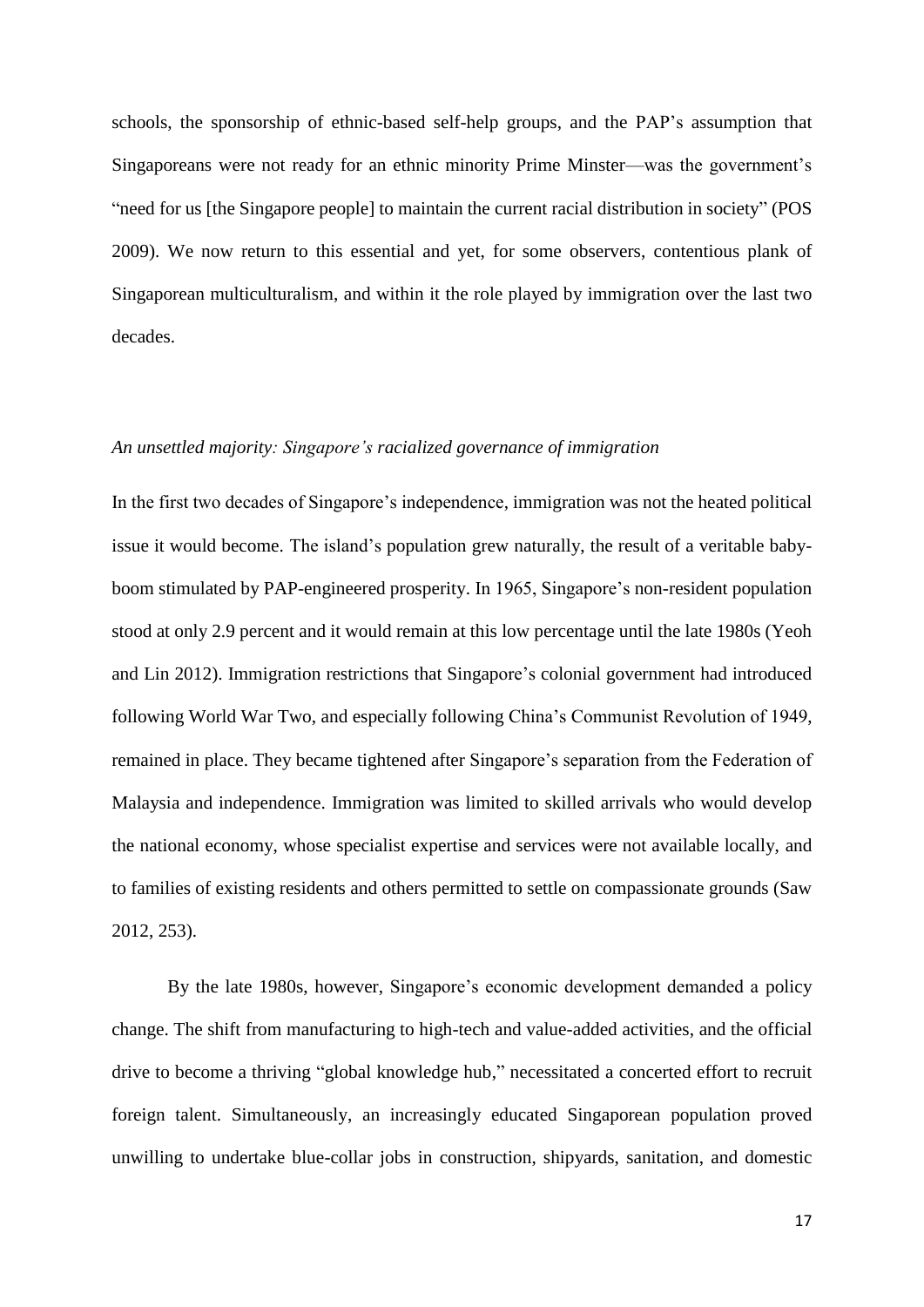care. These challenges produced what Brenda Yeoh identifies as the city-state's' "bifurcated" immigration policy (Yeoh and Lin 2013). On the one hand, the government has targeted skilled migrants, whom it views as more valuable to Singapore in the long term, and to whom it has offered incentives for permanent settlement and naturalization; on the other hand, so as to feed the demands of industry, it has facilitated the creation of large-scale transient and "disposable" immigrant workforce, whose experience in Singapore remains, in a variety of ways, highly restricted (Yeoh and Lin 2013). Singapore's implementation of a patchwork system of immigration statuses might well also be understood as its attempt to negotiate the transnational labour movements of the global neo-liberal economy, as identified by Aihwa Ong (2006).

But Singapore's more liberal immigration policy from the late 1980s also stemmed from the unsettling forecasts its leaders began to receive from the start of that decade. These indicated that the island would soon be exposed to the double demographic challenge faced by many developed economies: declining fertility rates (which meant the existing population would not replenish itself through natural increase) combined with an increasingly ageing populace. In Singapore's first five years of independence, its Total Fertility Rate (TFR) was 3.65, well above the replacement-level rate of 2.1. However, by the years 2005 to 2010, that rate had dropped to 1.25 (Jones 2013, 11). Crucially, this decline was most evident in Singapore's majority Chinese population, which in 2010 dropped to a TFR of 1.05. Adding to the anxiety of Singapore's policy makers was the increasing number of skilled Singaporeans who chose to emigrate and renounce their citizenship (Yeoh and Lin 2013).

To forestall this trend, the government launched its first explicitly ethnic immigration push. In the process, it revealed itself as more candid regarding the racial anxieties propelling such a policy than it would be subsequently. In 1989, Prime Minister Lee Kuan Yew used his National Day Rally address to inform the nation that over the coming decade it would be 63,700 births per year short of replacing itself. As the *Straits Times* (August 21) reported, with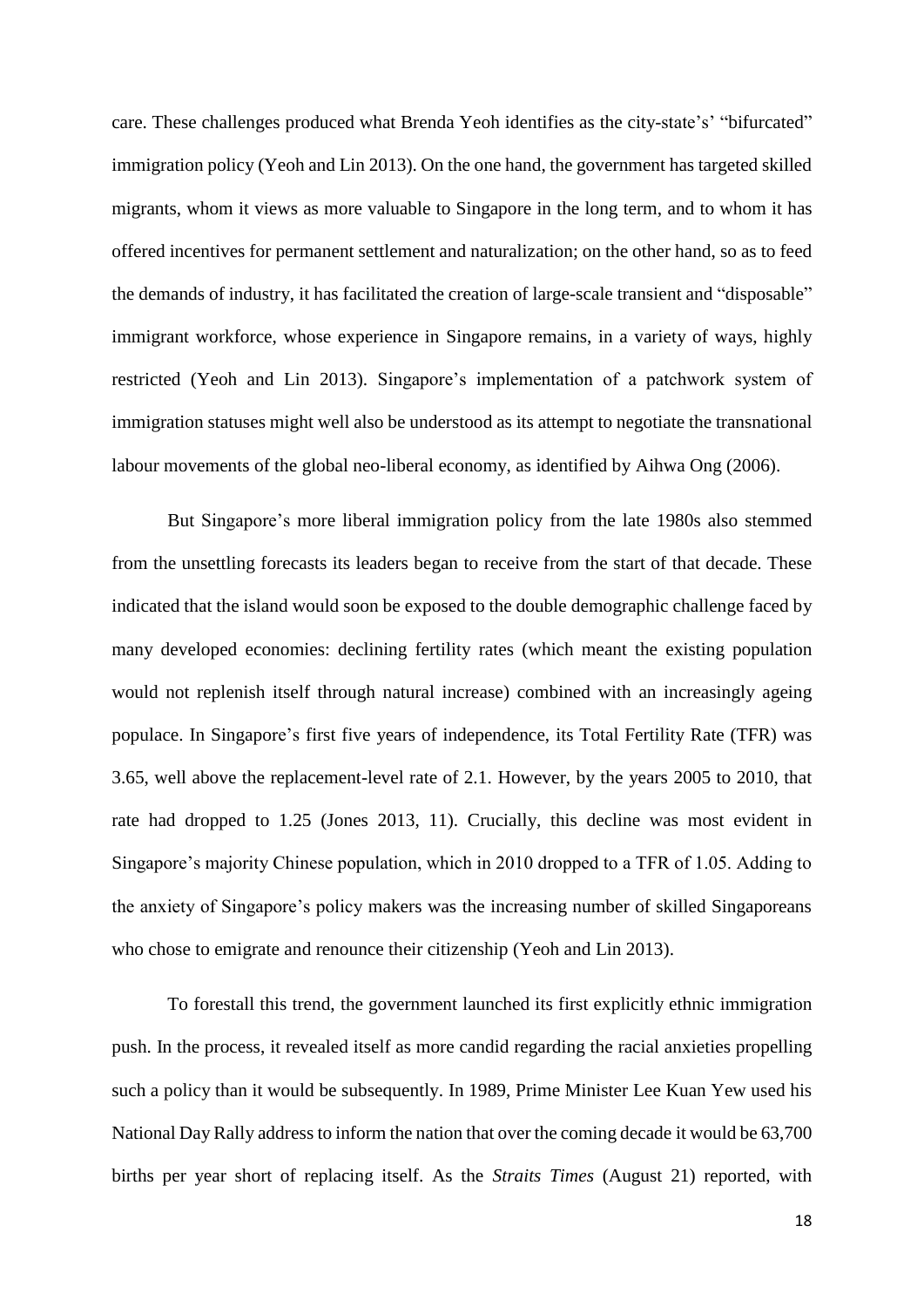accompanying charts and graphics, Lee announced that: "The extent of the shortfall would, however, be different for the different races. The Chinese would suffer the greatest deficit, 70,000, followed by Indians who would be short by 700. But, Malays, because of their higher fertility rate, would have 7000 more than was necessary to replace their number by 1999." To underline the ethnic dimensions of the challenge even more starkly, Lee produced figures from 1975–1988 that indicated that: "In all the deficit was about 121,000, with the greatest shortfall of 115,000 suffered by the Chinese, followed by 3,800 Indians and 2,400 Malays" (*Straits Times,* August 21, 1989).

Singapore's resulting immigration push was primarily aimed at Malaysian Chinese. In the 1990s, the number of Malaysian residents in Singapore rose by 55.8 percent, from 194,929 in 1990 to 303,838 in 2000, with 85 percent of this total being Malaysian Chinese (Nasir and Turner 2014, 26). Yet, the government also targeted Hong Kong Chinese, with 31,000 receiving Singapore PR status in 1991 and 33,000 in 1992. The plan to bring in Hong Kong Chinese had been hatched back in 1987, ten years before the British handover of the colony, after Lee had realized that Singapore was behind Australia and Canada in attracting such migrants. That same year, the government introduced a fast-track settlement and citizenship scheme for prospective Hong Kong arrivals which gave them "in principle" Singaporean permanent residency for up to ten years before they left the British colony, a status which became effective PR as soon as they arrived in Singapore, with citizenship obtainable after just two years' residence. An official publication sent to Hong Kongers the Singapore government targeted included other incentives: instant PR once they relocated, or relocated their families (ahead of their own arrival), or when they found employment or set up businesses in Singapore (*Straits Times*, May 14, 1988). Notably, for the first time, this immigration push was directed at technicians and other experienced white-collar workers in addition to graduate-educated professionals (Da Cunha 1994, 58–59). Since 2000, the liberalization of immigration has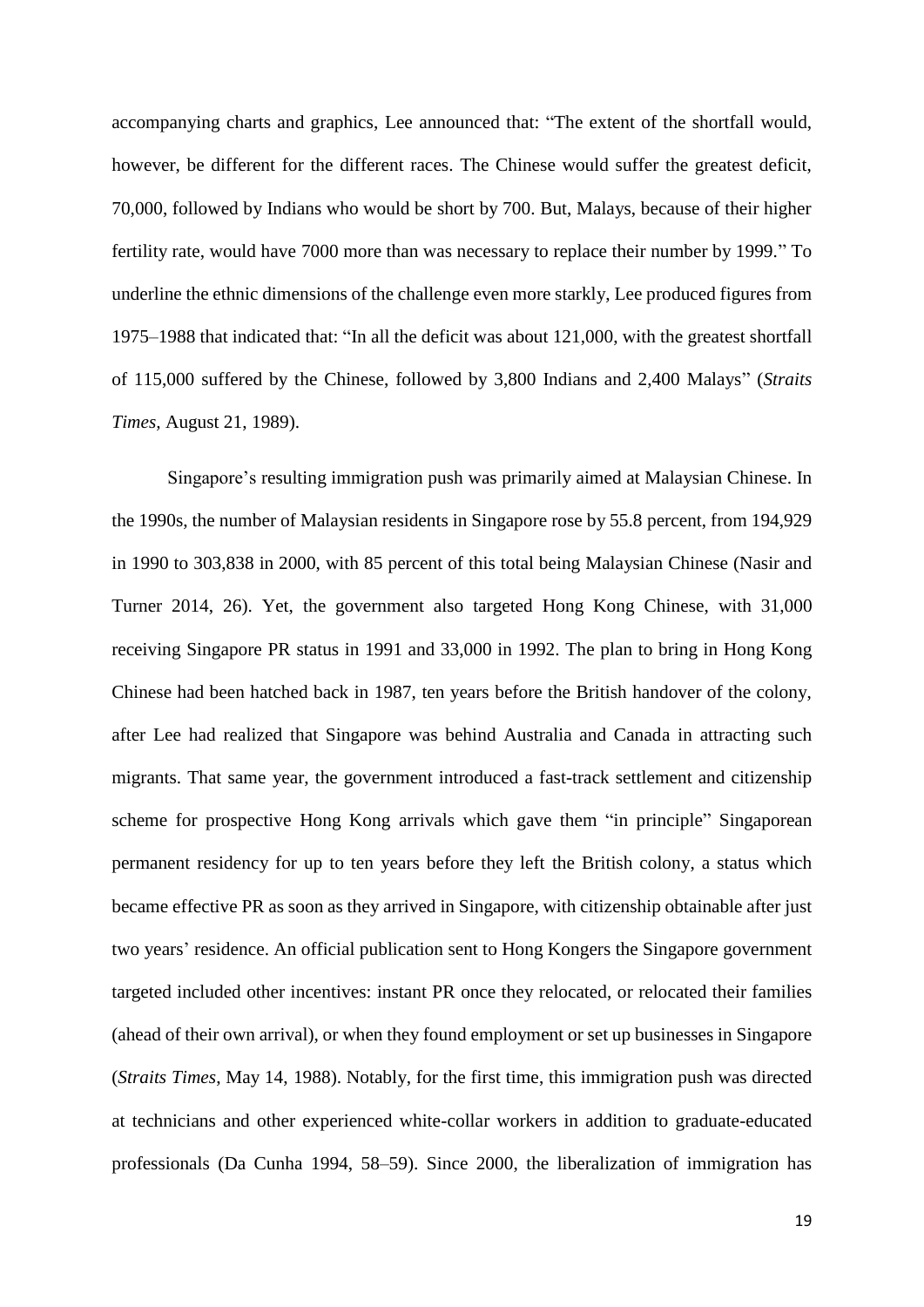continued, with Singapore becoming an increasingly attractive destination for immigrants from the People's Republic of China (PRC). Official figures for this latest influx are kept a state secret (for reasons that will become clear shortly), but unofficial estimates placed the PRC population in Singapore by 2012 at between seven-hundred thousand and one million (Hong 2014).

The government's calibration of immigration, permanent residency and naturalization has meant that though Singapore's population has markedly expanded since independence, the ethnic distribution within it has remained roughly constant. In 1970, the resident population of the island was 77 percent Chinese, 14.8 percent Malay, 7 percent Indian and 1.2 percent "Other"; in 2015, it stood at 74.3 percent Chinese; 13.3 percent Malay; 9.1 percent Indian, and 3.2 percent "Other." Nonetheless, changes in the city-state's demography have in other ways been profound. Between 2000 and 2010, Singapore's transient, non-resident, population increased from 18.7 percent to 25.7 percent. Over the same decade, the number of Singapore PRs increased by on average 8.4 percent annually, rising from 8.8 percent of the total population to 14.3 percent. In 2011, Chinese made up 61.4 percent of this increased PR population, and Indians 20.4 percent. The latter figure has certainly been a factor in the overall rise in the Indian community to 9.2 percent of the total resident population, as opposed to 7 percent in 1970 (Yeoh and Lin 2012; Saw 2012, 61–65).

Clearly, the way Singapore's government has come to use ethnicity to determine immigration, permanent residency and naturalization sets it apart from the grand historical shift that, since 1945, has characterised most Western democracies. As Christian Joppke (2005) argues, Western liberal states have moved from "ethnically selective" to "non-ethnic, universalistic immigration policies" as their approach has fallen into line with their overall commitment to policies that do not "distinguish between people, be they citizens or aliens, along the ascriptive lines of ethnicity, national origin or race" (ix). In a system in which "the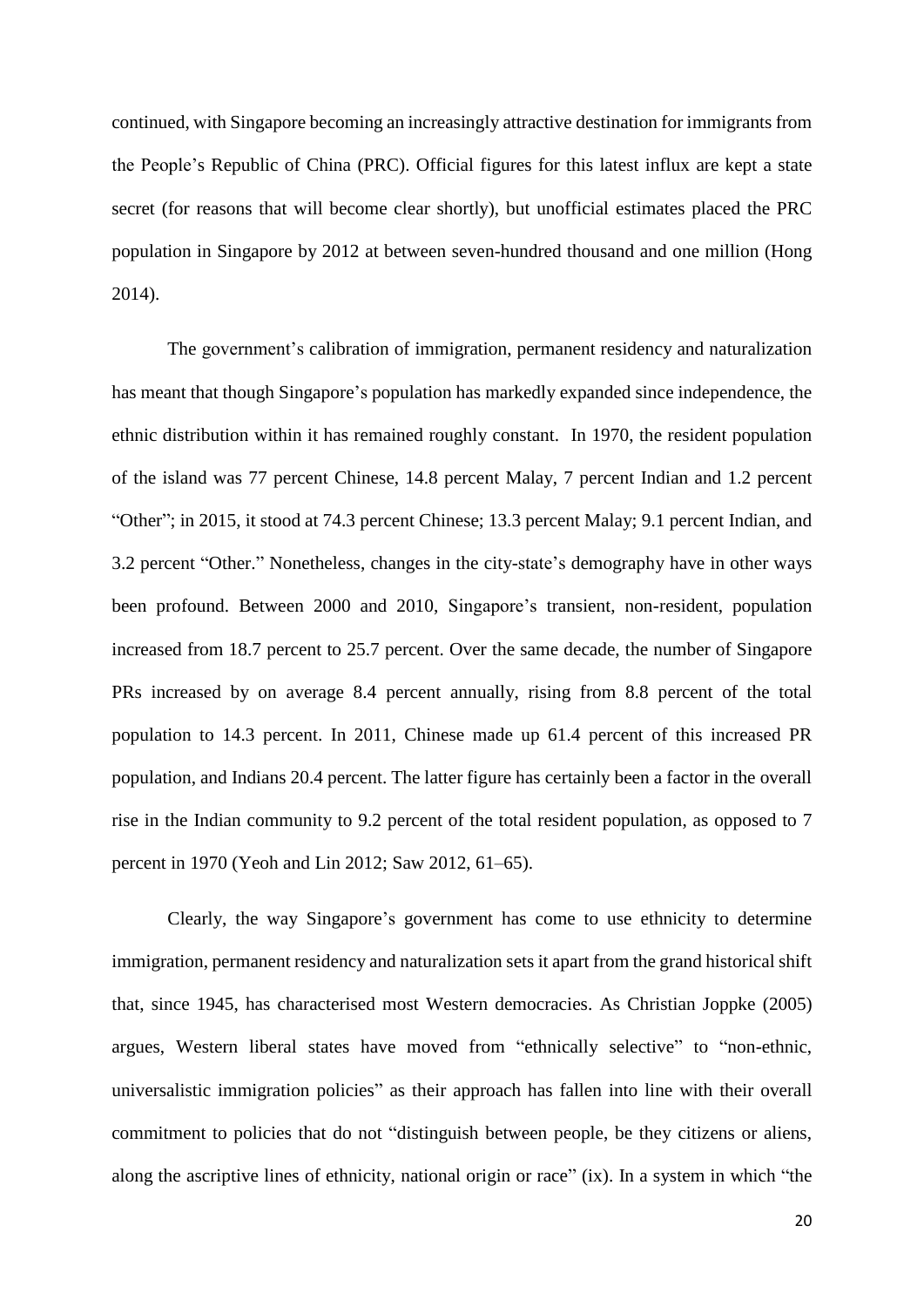state may consider the individual for what she does, not for what she *is*," desirable immigrant criteria have been reduced to their skills and economic value (2–3).

 This is not to say that in Western liberal states ethnicity no longer determines immigration, but rather that major changes have occurred *in the way* it determines immigration. Positive discrimination exists in the desire of some liberal states to incentivize the return of ethnic migrants deemed to belong to their nation's ethnic core, or in the preference for migrants deemed to hold close cultural, historical, and even spiritual affinities with the people of that core, affinities which enable them to more easily integrate. States such as France and Italy have not been above concurrently imposing conditions that make naturalization for minority peoples who do not belong to the national core, and their children, a much longer and more difficult process. Nonetheless, so Joppke argues, such ethnic determinants of immigrant selection are nested within, and subordinate too, a series of other criteria which are patently nonethnic in character (220–222, 240–245).

By comparison, Singapore's modern immigration policy harkens back to an era when ethnicity was the dominant defining criterion for immigration or exclusion. The United States Immigration Act of 1924, which included the National Origins Act and Asian Exclusion Act, established for the next forty years a system of ethnic immigration quotas based on the breakdown of the national population according to the ethnic categories and ratios of the 1890 Census. These quotas were designed, as one of the Act's architects put it, to "maintain the racial preponderance of the basic strain of our people and thereby to stabilize the ethnic composition of the population" (Senator David Reed, quoted in McFadden 1926).<sup>5</sup>

Public criticism of Singapore's population policy (to which we return shortly) has rarely extended to the government's use of immigration to stabilize the nation's ethnic composition. Where real pressure on its selective immigration approach has emerged, it has come from

21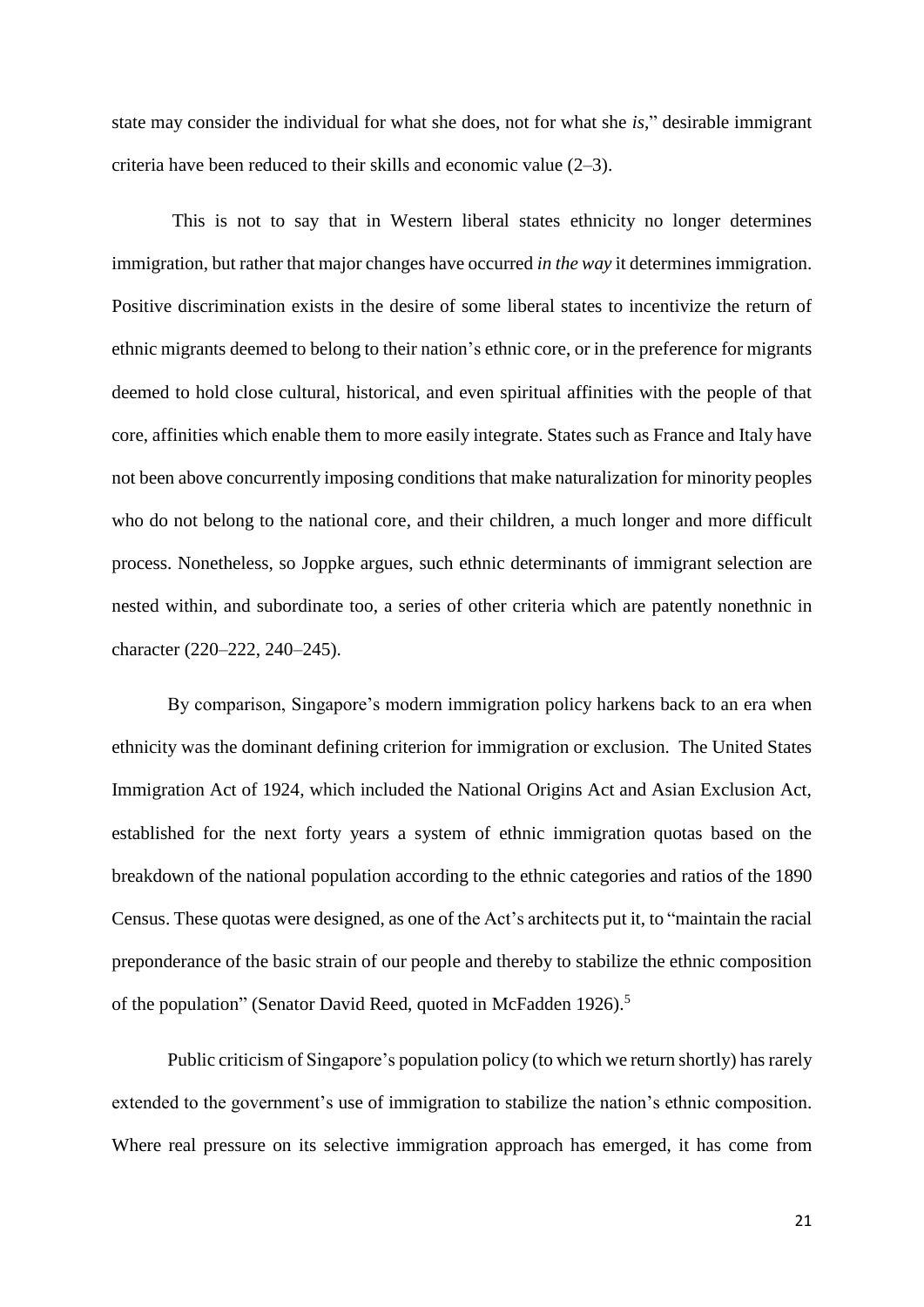Singapore's regional trade partners. The call of our *Today* letter-writer Sum Siew Kee for more talented Indians to be allowed into Singapore, regardless of ethnic quotas, was prescient, as this issue subsequently generated international friction between India and Singapore. Indian software companies operating in the city-state, having seen the number of skilled Indian workers and PRs rise in Singapore in the first decade of the new millennium, then faced the sudden closing of the immigrant tap, despite Indian IT skills remaining in high local demand (*Quartz*, April 12, 2017). The Singapore authorities' check on Indian immigration, which coincided with the Indian proportion of the island's resident population threatening to climb above 10 percent, resulted in a formal complaint from the Indian National Association of Software and Software Companies to the Indian government. In early 2017, during a visit to India, Singapore's Deputy Prime Minister Tharman Shanmugaratnam responded by defending her sovereign right to control immigration, likening her desire to do so to that of Western liberal states across the developed world (*Straits Times*, July 23, 2017). What the Deputy PM neglected to note was that these liberal states no longer practice Singapore's system of ethnically calibrated immigrant selection, even if some of their citizens might wish that they would.

Currently, the Indian government appears to regard Singaporean restrictions on Indian immigration as in contravention of the Comprehensive Economic Cooperation Agreement that both nations signed in 2005. Indian labour mobility into Singapore is one of the two critical issues (the other being the freedom of Indian banks to operate in Singapore), which has meant the revised terms of the Agreement have remained under review, so far without resolution, since 2010 (*Straits Times*, April 4, 2017; *Quartz*, April 12, 2017).<sup>6</sup>

#### *The racialized governance of migration: a discourse of necessary ratios*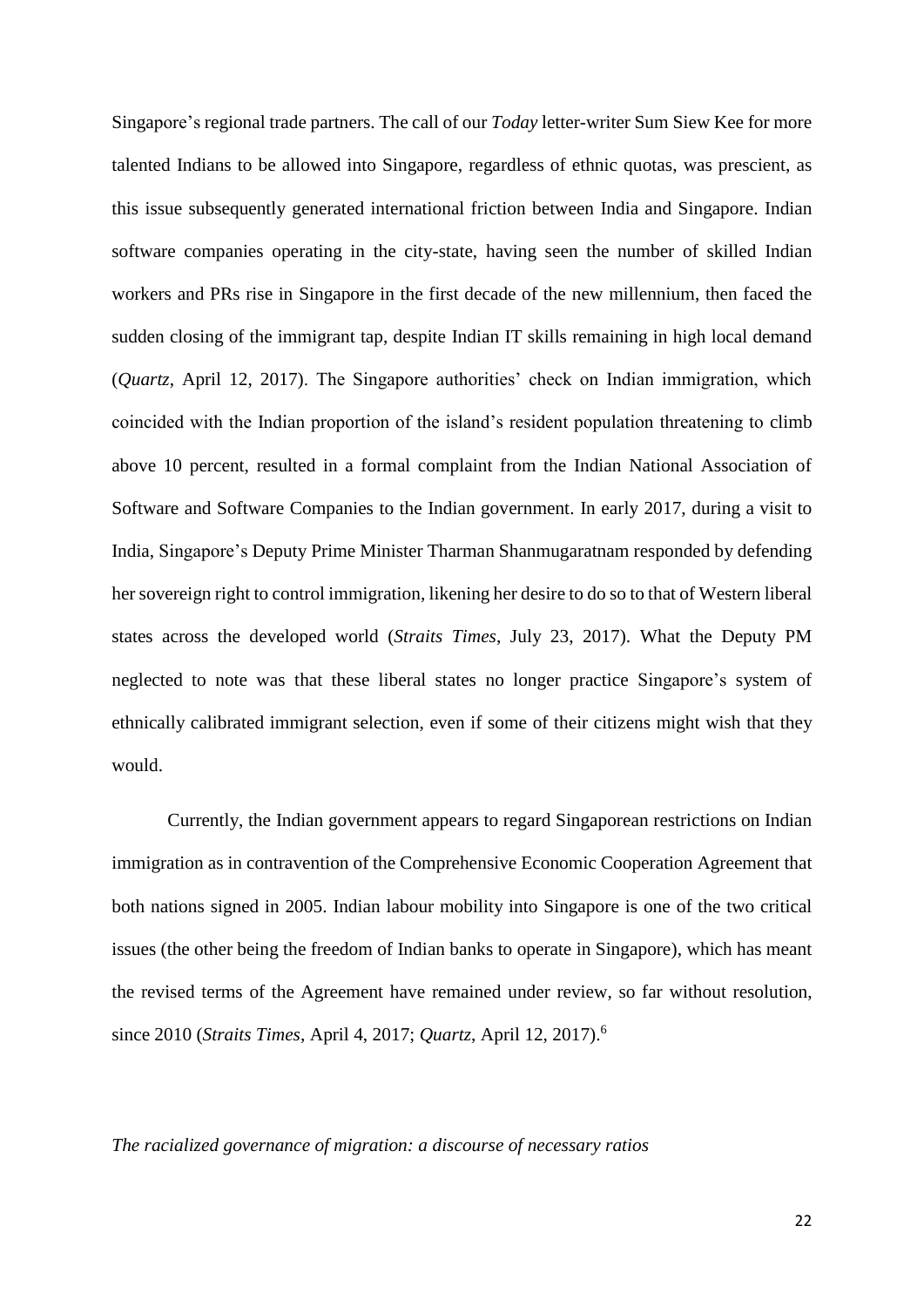Interestingly, while, as we have noted, Singapore's official commitment to maintaining racial "balance" has produced little domestic discussion, when it has been questioned the debate has been illuminating. For these occasions confirm that as much as geopolitical and economic anxieties have informed the state's ethnically selective immigration policy, it has been underpinned by deep-seated cultural, historical. and racial assumptions, embedded in a state imaginary long mired in a discursive essentialism left over from the colonial era. And the chief architect of such an imaginary, both during his lifetime and through the attitudes and ideas that have survived as his ideological legacy, remains Singapore's first prime minister Lee Kuan Yew— the visionary who, as his son recalled (*Today* 2017), was also an original author of the government's commitment to meritocratic multiracialism.

Lee Kuan Yew himself provided public evidence of the way this imaginary has influenced Singapore's immigration policy in August 1989, during his National Day Rally speech, when he justified Hong Kong Chinese immigration by detailing the ethnic dimensions of Singapore's population dilemma. Earlier that year, a PAP MP by the name of Goh Choon Kang had given a speech in Chinese, in which, as reported in the English-language *Straits Times*, he exhorted Chinese Singaporeans to "have more babies if there is to be balance in population growth among the various races" and spoke of "the very adverse effect on society" if "the Chinese birth rate continued to slide" (*Straits Times* 1989a). Chiam See Tong, at that time Singapore's sole elected opposition MP, took issue with such comments in parliament, chiding Goh for a "kind of racialist talk" that was "very bad for racial harmony in Singapore": "Because the Malays and the Indians in Singapore too will say that their respective populations will have to be increased. This kind of talk will lead to Chinese, Malay and Indian chauvinism and make our people more divisive."

In his rebuke of the PAP MP, Chiam also asked: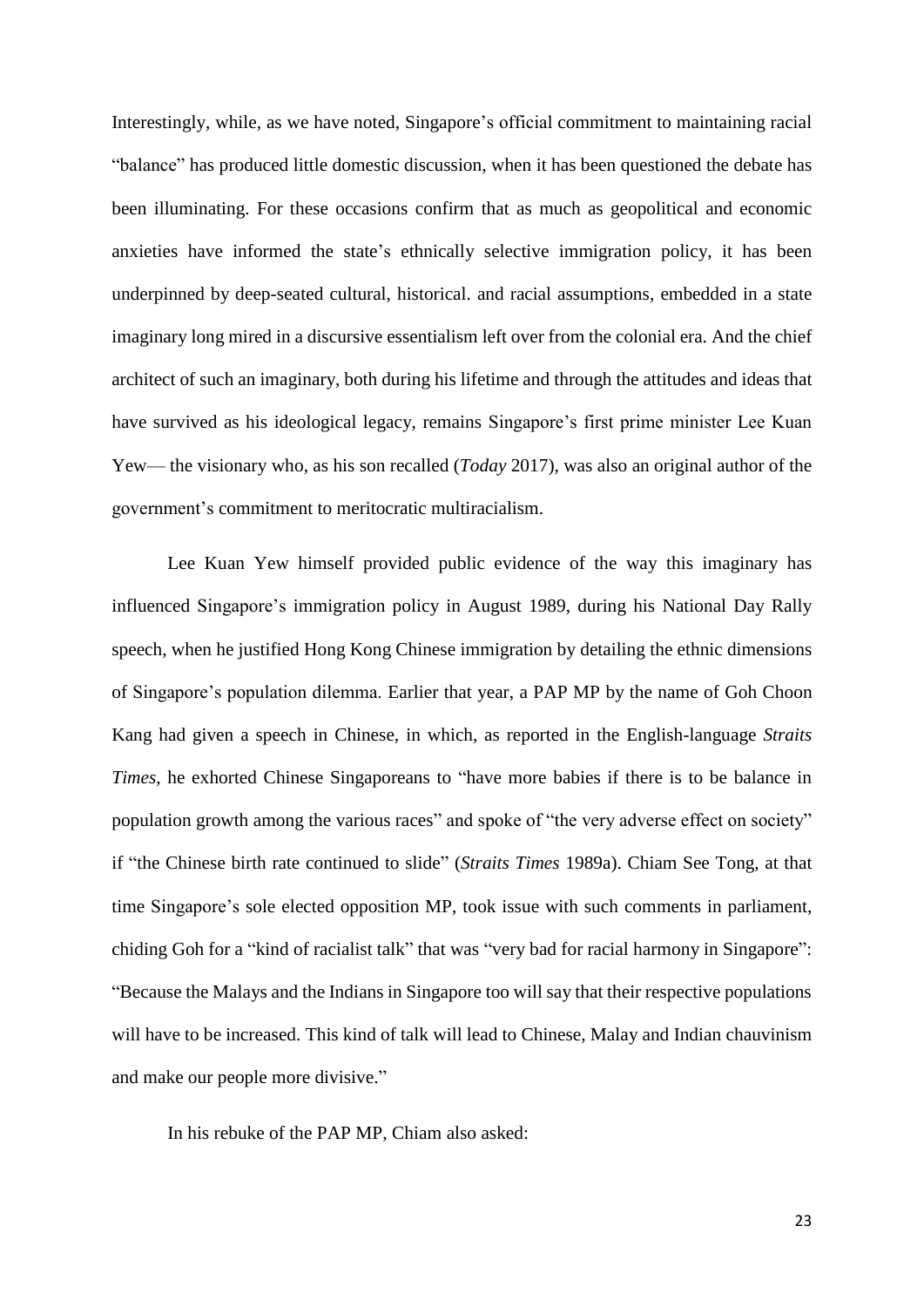What makes the hon. Member … think that the ratio of Chinese 75%, Malay 15%, and Indian 8% contributes a balance of races in Singapore?... When you ask a Malay or an Indian what is meant by a balance of the various races, the Malays will tell you that the Malay population need to be increased to at least 33 1/3%. The Indians will also tell you the same. And both of them probably want the Chinese population to be cut down to 33 1/3%. So from their point of view, that is the real balance of races. (POS 1989)

Goh defended himself by explaining that the Chinese fertility problem was inevitably of greater concern to the government since Chinese were the majority ethnicity in Singapore. In the process, he cited the same worrying fertility statistics that Lee would subsequently deploy. Yet this merely spurred Chiam to challenge Goh's premise again:

> Sir, on what basis does the Member … think that the balance of races should be 75% Chinese, 15% Malays and 8% Indians? He says we must always keep to that kind of ratio, and since the Chinese birth rate is not replacing itself, we must push it up. On what basis? Who in Singapore decreed that the Chinese must be 75% and Malays must be 15%? (POS 1989)

Lee Kuan Yew gave Chiam a direct answer to his question in speech to the nation some five months later. Lee, so the *Straits Times* reported, made clear "that the Government's stand was that the present racial balance will be maintained—'it is a crucial stand,' he stressed." Lee then dealt with Chiam's "views about a shifting ratio of races and a possible composition of onethird each for Chinese, Malaya and Indians":

> Let me tell you what I would think if I were an Indian. Why not 76 per cent Indians, 15 per cent Malays and 7 per cent Chinese? That is better still. But you know this is the real world. Let us just maintain status quo. And we have to maintain it or there will be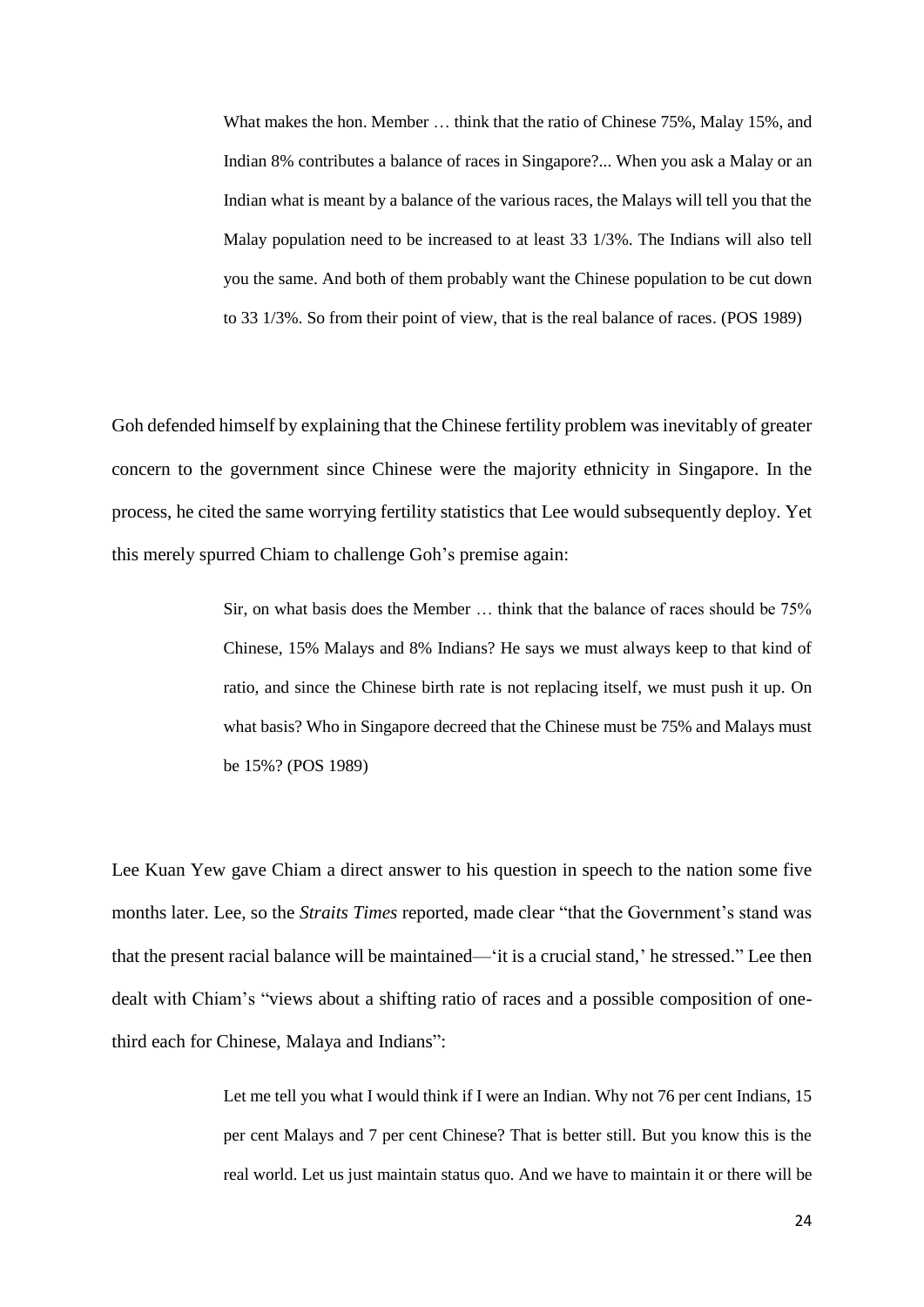a shift in the economy, both the economic performance and the political backdrop which makes that economic performance possible. (*Straits Times* 1989b)

"Mr Lee," the report continued, "said statistics showed that there will be significant differences in the economy of Singapore if the ratio were transposed." Lee was quoted as saying:

> You look at the educational levels of the performers. It has got to do with culture, nature and so many other factors. But year after year, this is the end result. Let's leave well alone. The formula has worked.

We do not have to venture far to discover what Lee had in mind when he spoke of "culture," "nature," and the "so many other factors" that combined to dictate why, economically speaking, Singapore's ethnic formula needed to remain. Four years earlier, he had given a partial insight into his thinking when he had sparred in parliament with Joshua Benjamin Jeyaratnam, Singapore's only other opposition MP of that era (apart from Chiam). Lee, in replying to Jeyaratnam's demand for constitutional amendments to secure citizen rights along the lines of Western liberal states, called for the maintenance of a Singapore system that had worked and generated prosperity. Why had it worked, Lee asked (turning his speech into an opportunity to address "a younger generation of Singaporeans" whom he specifically hoped would "ask themselves what made Singapore work"):

> Because we have a practical people whose cultures tell them that contention for the sake of contention leads to disaster. I have said this on many a previous occasion: that had the mix in Singapore been different, had it been 75% Indian, 15% Malays and the rest Chinese, it would not have worked. Because they [the Indians] believe in the politics of contention, of opposition. But because the culture was such that the populace sought a practical way out of their difficulties, therefore it has worked. (POS 1985)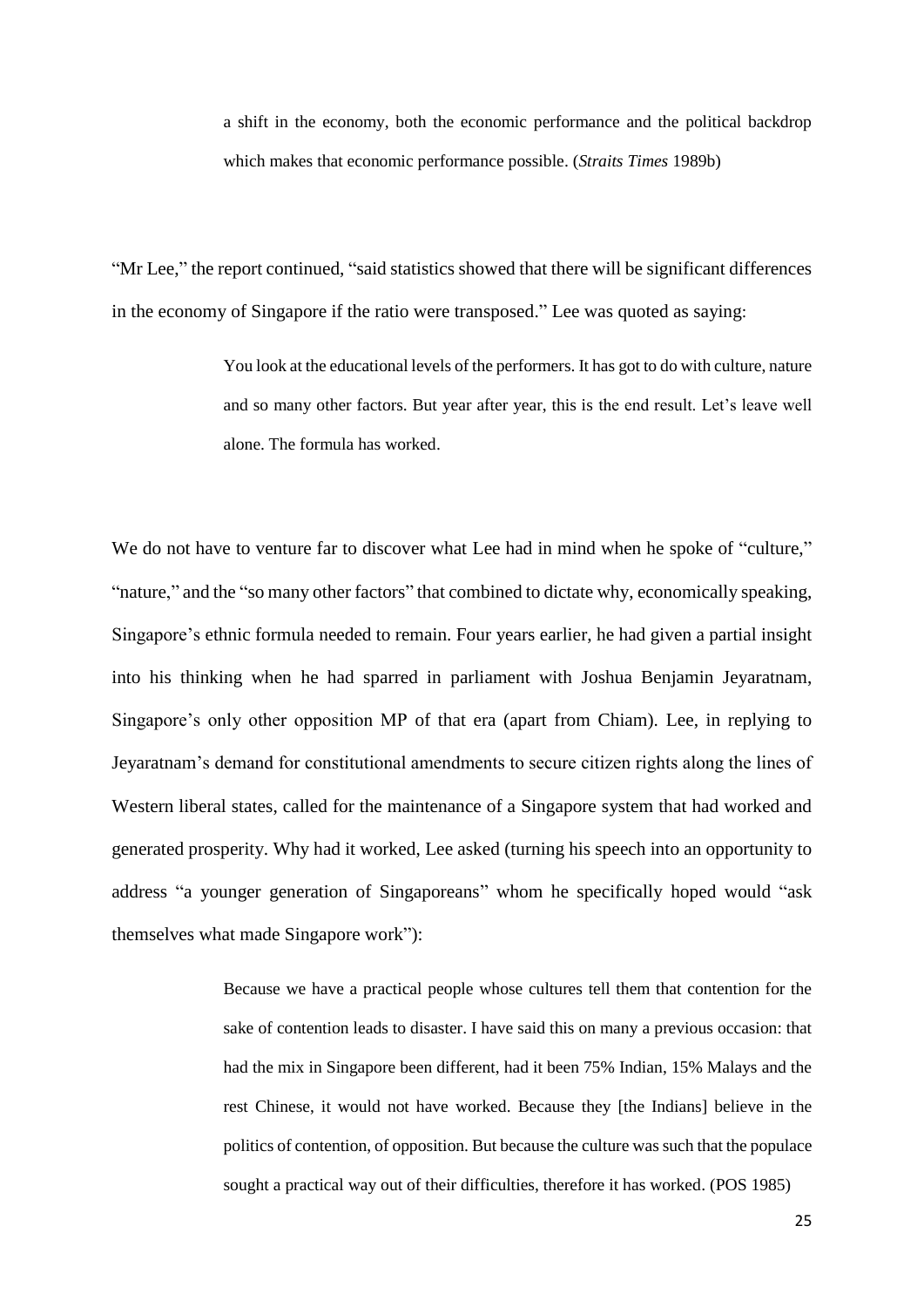In this heated *joute oratoire*, Lee revealed his opinion that a key factor in Singapore's success was that the contentious Indian culture which had produced the oppositional Jeyaratnam, the descendant of Sri Lankan Jaffna Tamils, was shared by less than 10 per cent of the overall population. Yet, this claim formed only part of the racial imaginary that Singapore's founding father later admitted had developed in his mind over his political career, leading him from his youthful belief that all men were equal, to his later acceptance that environment, genes, and culture evidently made them not.

Harking back to the views of the British Resident John Crawfurd, one of Lee's beliefs was that Singapore's non-Chinese communities lacked industriousness. As Lee told a group of *Straits Times* journalists in the late 1990s:

> At the very beginning, the Malays were not hardworking, nor were a lot of the Indians. We encouraged them to keep up. I'm not sure whether they will feel a little resentful, but I mean this is part of history. I know that it took a long time before the Malays accepted that they had to work hard because it was not in their culture. (Han, Fernandez, and Tan 1998, 187)

Lee was even happy to inform these journalists: "I have said openly that if we were 100 per cent Chinese, we would do better. But we are not and never will be, so we work with what we have" (181).

Lee's early speeches as prime minister referred to the environmental determinants of the superior industriousness of Singapore's Chinese. In 1967, he lectured foreign journalists on the "cultural pattern," determined by "many things, including climatic conditions," through which it was possible to demarcate nations in various parts of the Asia region. East Asia, Southeast and South Asia, Lee claimed, each had a "different tempo." East Asian nations were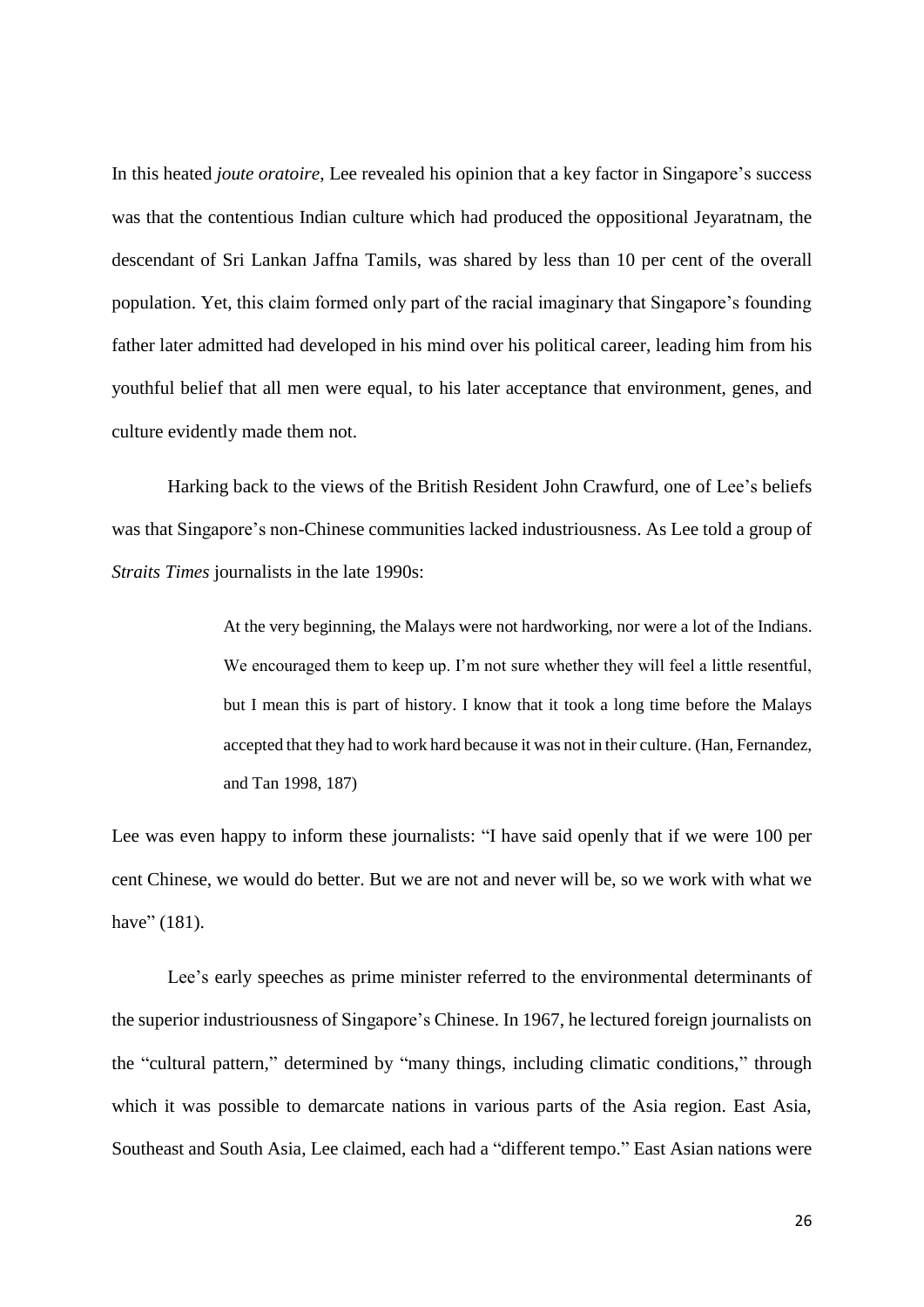tougher, less soft, and more ruthless because of their distinct religious heritages (Lee 1967). In a speech at Canterbury University in New Zealand in 1965, he claimed of Southeast Asia as a whole:

> [I]f you look at the region you will not find cultures which created societies capable of intense discipline, concentrated effort, over sustained periods. Climate, the effects of relatively abundant society and the tropical conditions produced a people largely extrovert, easy going and leisurely. They've got their wars, they have their periods of greatness when the Hindus came in the seventh and again in the 12th centuries, in the Majapahit and Srivijaya empires. But in between the ruins of Borobudur and what you have of Indonesia today, you see a people primarily self-indulgent. (Lee 1965a)

Addressing an audience at his Cambridge alma mater in 1971, Lee expounded on the civilizational differences between different parts of Asia which determined their respective paths to development:

> It is in part the difference between the more intense and exacting Sinic cultures of East Asia and the less intense and less demanding values of Hindu culture in Southeast Asia, that accounts for the difference in industrial progress between Eastern and Southeast Asia. The softer and more benign Hindu civilization spread through Burma, Thailand and Laos and Cambodia, meeting the Sinic civilization on the borders of Vietnam, the Indo-Chinese Peninsula. (Lee 1971)

For Lee, the Sinic civilizations of East Asia—Korean, Japanese, Chinese and Vietnamese produced "hard societies." The historical circumstances of migration to Singapore only bolstered the inherent ruggedness of its Sinic core: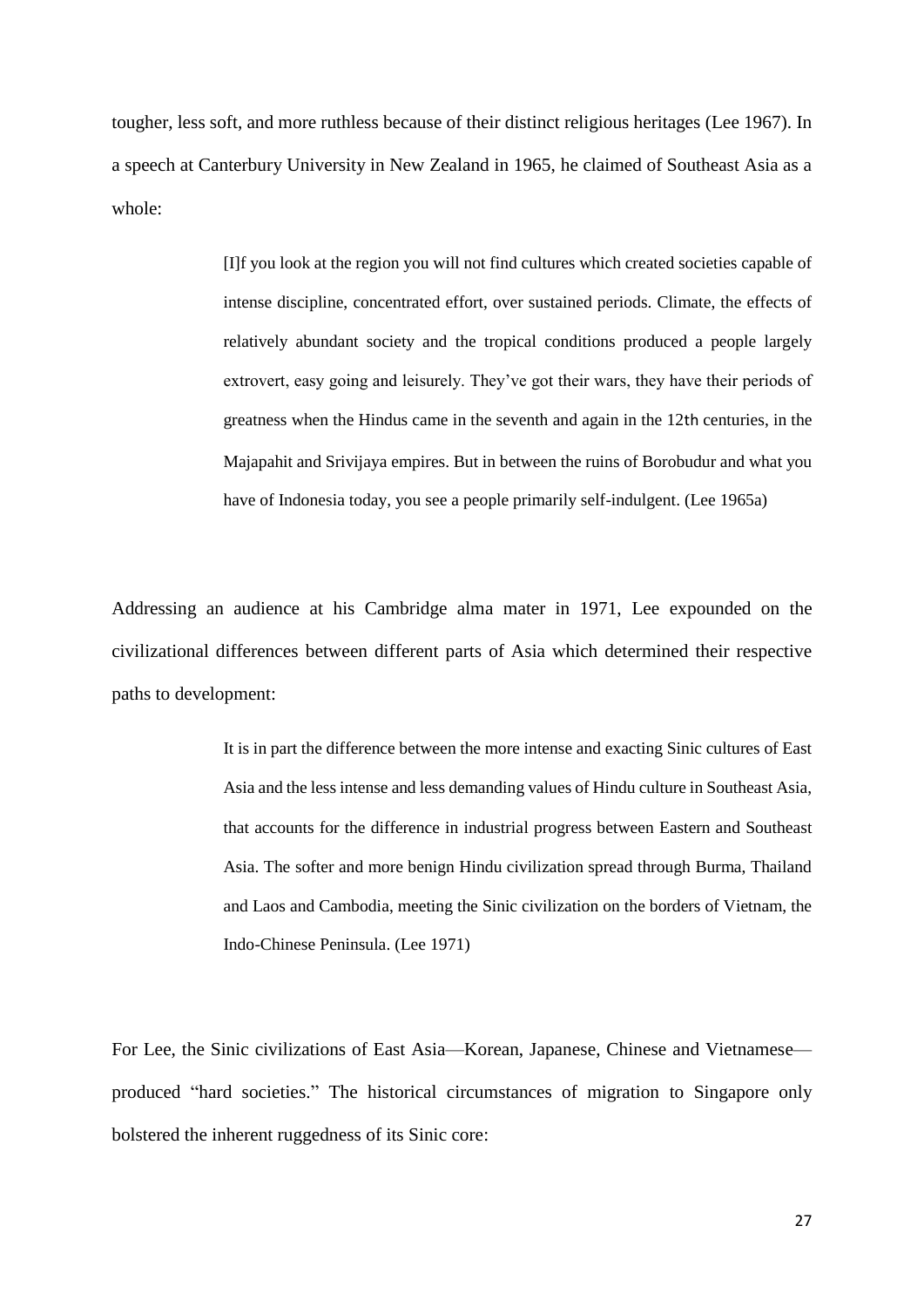The Chinaman who came out to Southeast Asia was a very hard working, thrifty person, I mean he faced a tremendous stride because he faced pestilence, famine.… The capacity for hard work and sustained effort is something to be seen, to be believed. (Lee 1965b)

Viewed through this official lens—and it is implausible to argue that between 1965 and 1990, Lee the elder was a peripheral ideologue, somehow not central to PAP thinking—Singapore's economic success necessitated the continued at least 75 percent dominance of its disciplined, pragmatic and ruthless Sinic core. Here was the powerhouse of the nation's industrial progress, comprised of a migrant stock resistant to the enervating impact of Singapore's tropical climate. The island's ethnic engine-room was supplemented by a less hard-working minority of Malays and a smaller minority of also less disciplined, sometimes highly contentious, Indians.

Given such pronouncements, we might well conjecture whether Lee imagined the national function of these two minorities to mostly lie beyond the industrial economic realm: Malays contributing to society through their ornamental cultural practices; Indians, likewise, through their "softer" civilization, ensuring Singapore's exotic diversity, yet perhaps also contributing through their predilection for making forceful arguments, in the state-prescribed contexts that warranted them (the courthouse, the parliament and the heavily monitored press room).

#### *Racial "balance" and the future of Singaporean multiculturalism*

In 1965, the year that Singapore gained independence, the United States introduced a new Immigration and Nationality Act that ended the practice of national-origin quotas and banned discrimination in the issuing of visas on the grounds of "race, sex, nationality, place of birth or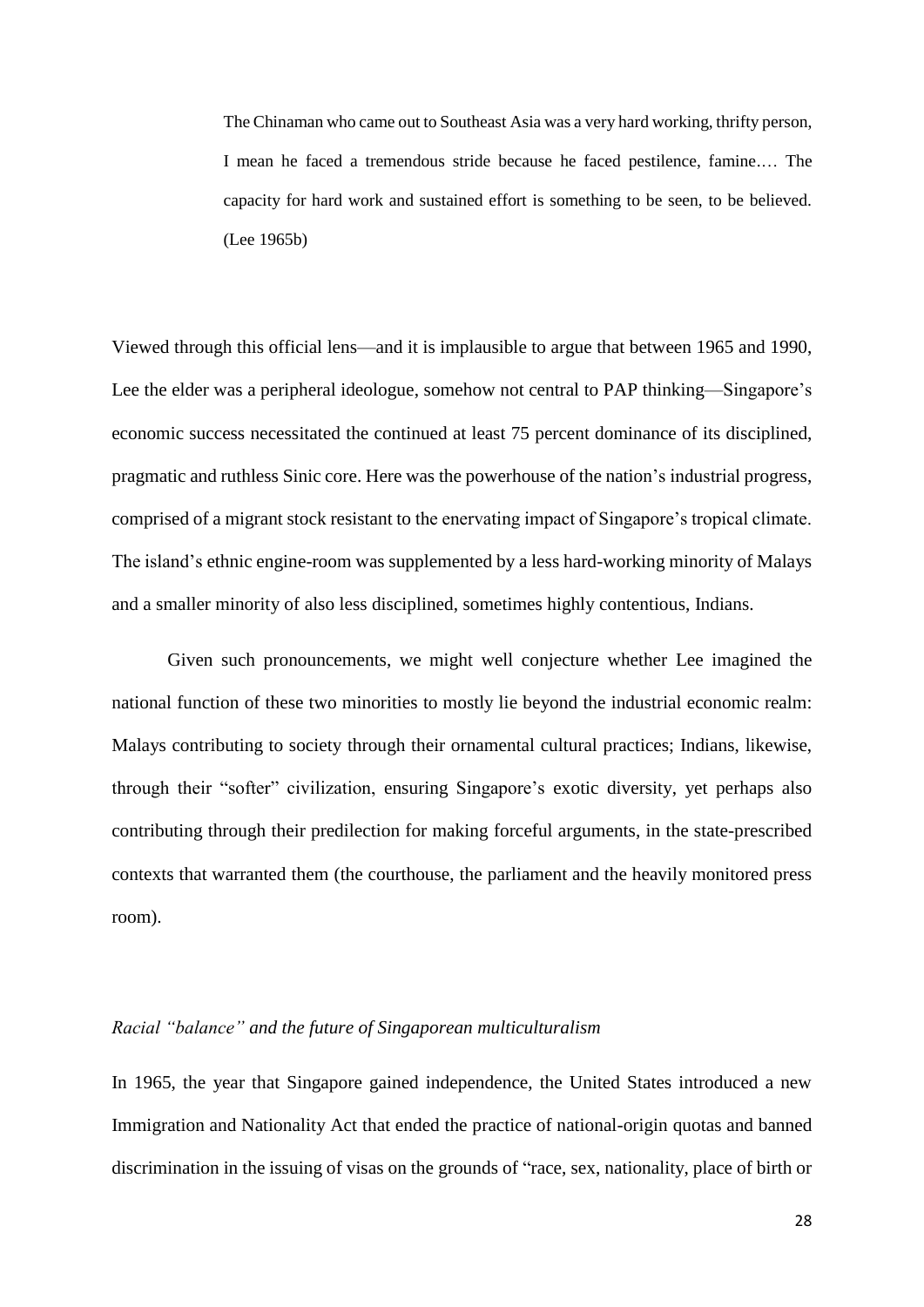place of residence." Robert Kennedy, who along with his brother John F. Kennedy keenly supported the Act, declared in 1964: "Everywhere else in our national life, we have eliminated discrimination based on one's place of birth. Yet this system is still the foundation of our immigration law" (quoted in Fitzgerald and Martin 2015). The Act was announced on the floor of the House of Representatives with the words: "Just as we sought to eliminate discrimination in our land through the Civil Rights Act, today we seek by phasing out the national origins quota system to eliminate discrimination in immigration to this Nation composed of the descendants of immigrants" (Fitzgerald 2014, 119). In the years which followed, the United States experienced a demographic revolution that saw legal European immigration, which had made up 60 percent of the total in the 1950s, decline to 22 percent by the 1970s. Meanwhile, Asian migration, which made up 6 percent in the 1950s, rose to 35 percent by the 1980s and to 40 percent by 2013 (Fitzgerald and Martin 2015).

A comparison with Singapore is worth highlighting because its leaders, as we have seen, have sometimes justified her immigration controls as merely paralleling the response of the United States and other Western liberal democracies to the shared reality of intensified global population movements (*Straits Times*, July 23, 2017). But this effort to draw parallels masks two very distinct historical trajectories. Although the Singapore government still exhorts its people to pledge themselves "as one united people, regardless of race, language or religion" to build "a democratic society based on justice and equality," it has, over the last 30 years, deployed immigration as a tool to ensure Chinese demographic hegemony. This hegemony, so independent Singapore's founding father claimed, was at the heart of the successful Singapore "formula". Singapore owed its economic success to the cultural, historical, and civilizational characteristics that Sinic civilizations possess in greater abundance than their Asian rivals.

In one obvious manner, the "logic" of maintaining Chinese demographic hegemony might be said to have paid dividends. Between 1990, when Singapore first sought to shore up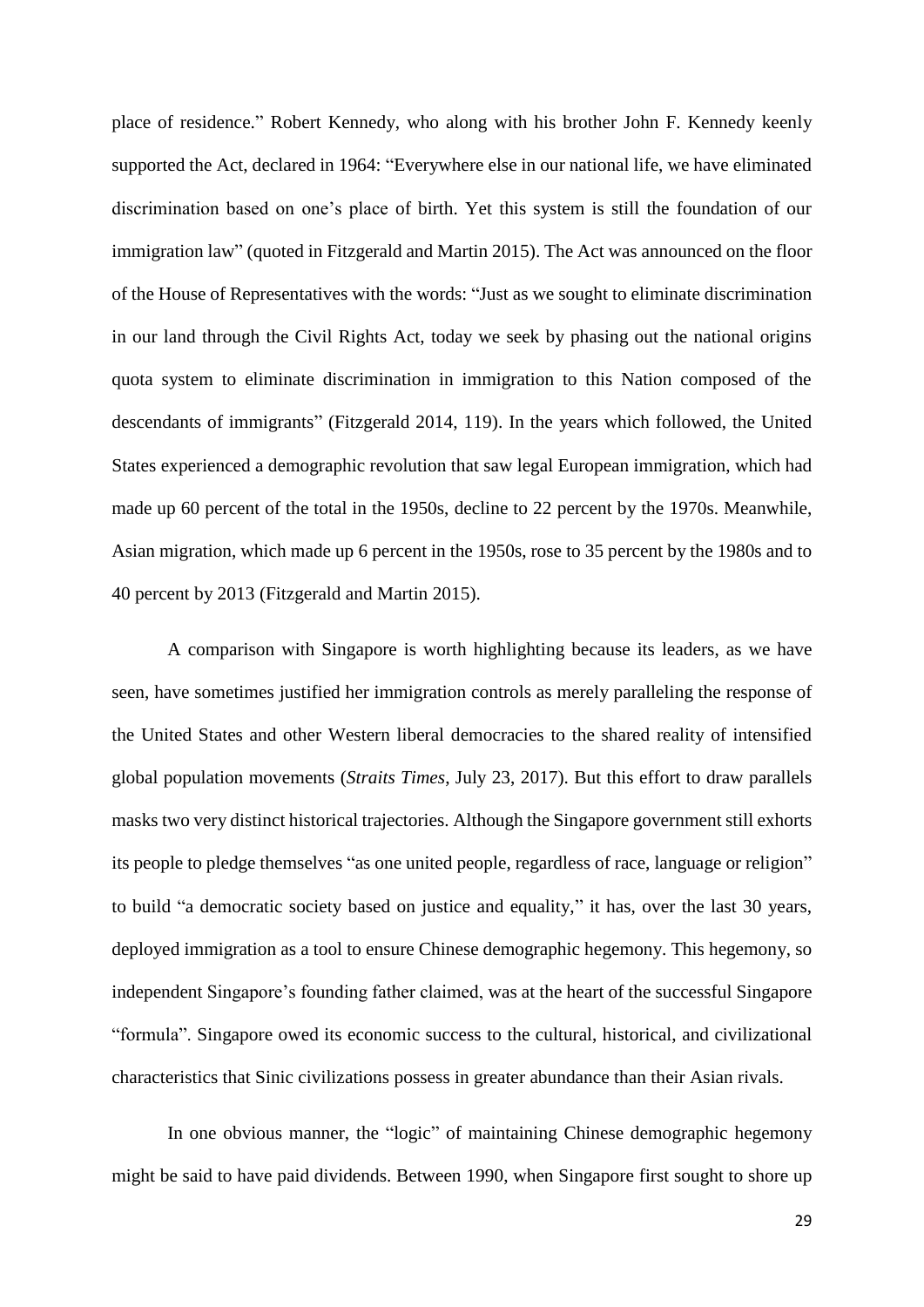its declining Chinese population through immigration, and the year 2012, bilateral trade with China grew from USD 2.8 billion to USD 69.3 billion, a twenty-four-fold increase (Hong 2014, 1228). Nonetheless, the cost in terms of the social cohesion the Singapore government takes pride in has been notable. Immigration, intended to maintain the racial "balance" in Singapore and therefore social stability, has achieved the very opposite – no doubt, partly because the government's approach has been rooted in such essentialist understandings of ethnicity.

From the very outset, the public discontent which accompanied the liberalizing of immigration into Singapore was as much expressed by Singaporean Chinese as by Singaporean Malays and Indians. The arrival of Hong Kong Chinese in the late 1980s created general anxieties over aggravated job competition, depressed wages, and failed integration (Da Cunha 1994, 58–59). Local fears intensified with the subsequent huge increase in PRC immigration. Tensions reached their height with the dissemination of the government's Population White Paper of 2013, which promised the annual creation of thirty thousand new permanent residents and twenty-five thousand new citizens to supplement the existing resident population and thereby compensate for declining birth rates (NPTD 2013). In a city where foreign-born migrants already made up two out of every five people, and their arrival was blamed for overcrowding, creaking infrastructure, wage stagnation, spiralling housing costs, and unemployment, the White Paper produced widespread condemnation. In a city notable for the absence of political demonstrations, roughly four thousand people gathered at Hong Lim Park on February 16, 2013, to protest the White Paper and chant slogans such as "Singapore for Singaporeans" (*Straits Times*, January 9, 2017). Two years later, the *Financial Times* reported that tensions which had simmered since 2000 were now boiling over to make immigration the "flashpoint" issue of the coming general election in 2015 (September 7, 2015).

While such protests might appear directed against overall immigration into Singapore, there has been a clear ethnic target. As Brenda Yeoh argues, anti-immigration sentiment has,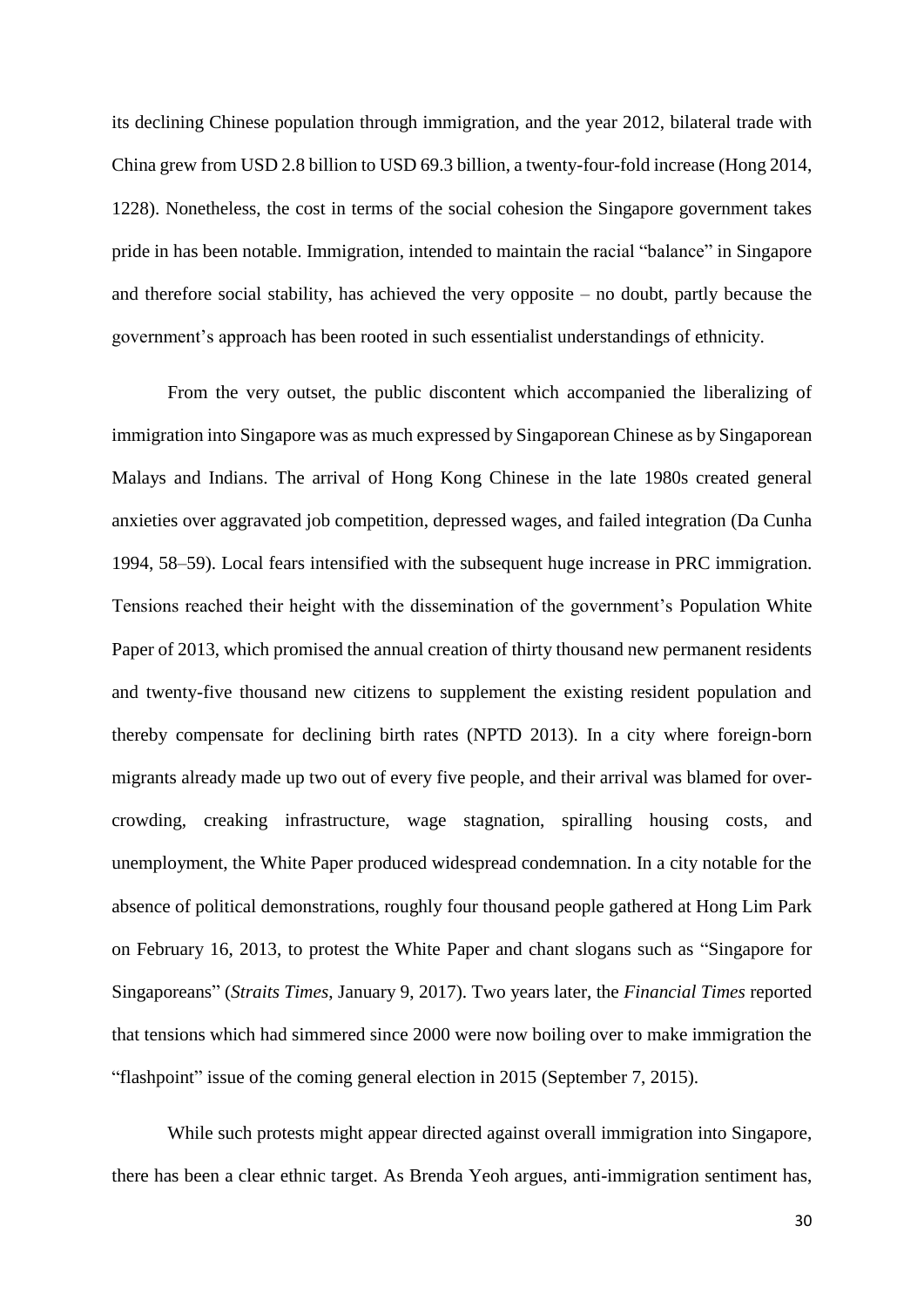since the start of the new millennium, manifest itself in deeply ethnicized popular narratives primarily directed at PRC arrivals (Yeoh and Lin 2013). Ignoring the state-engendered bifurcation of such migrants into skilled would-be residents and transient "disposable" labour, these narratives assert the assumed "red carpet" treatment that all PRC arrivals receive and their alleged "stepping stone" attitude to permanent residency and naturalization (in which they view Singapore as merely a passport to further social, political and economic goods, and to further destinations). Across social media, PRC immigrants have been caricatured as uncouth, unhygienic, loud, and profoundly self-interested. In response, they have produced their own online racism aimed at Singapore-born Chinese (Yeoh and Lin 2013, 32–44).

The irony of the Singapore case is that the island's political elite, unsettled by declining local Chinese fertility rates, perturbed by the economic implications of a changing ethnic distribution, and then resorting to ethnically selective immigration pushes to avert it, has unsettled the Chinese majority it has sought to demographically bolster and protect. Indeed, it might be argued that social divisions within Singapore's Chinese majority now run as deep, if not deeper, as those latent divisions the state has long assumed to exist between Singapore's Chinese and its Malay and Indian communities, and which it believes necessitate such strict policing.

In a further irony, one that especially illuminates the current meaning of Singaporean multiculturalism, local discontent with PRC immigration has manifest itself in popular activism intended to clearly demarcated the common characteristics that define Singaporean national identity – including speaking English, compulsory national service (for adult males) and diet – and therefore what is culturally required to gain entry. In 2011, a dispute between a migrant PRC family and a Singaporean Indian family over the smell of curry emanating from the latter's home exploded across local media, especially after it was revealed that the resolution of this so-called "curry dispute" required that the Indian family spiced things up only when their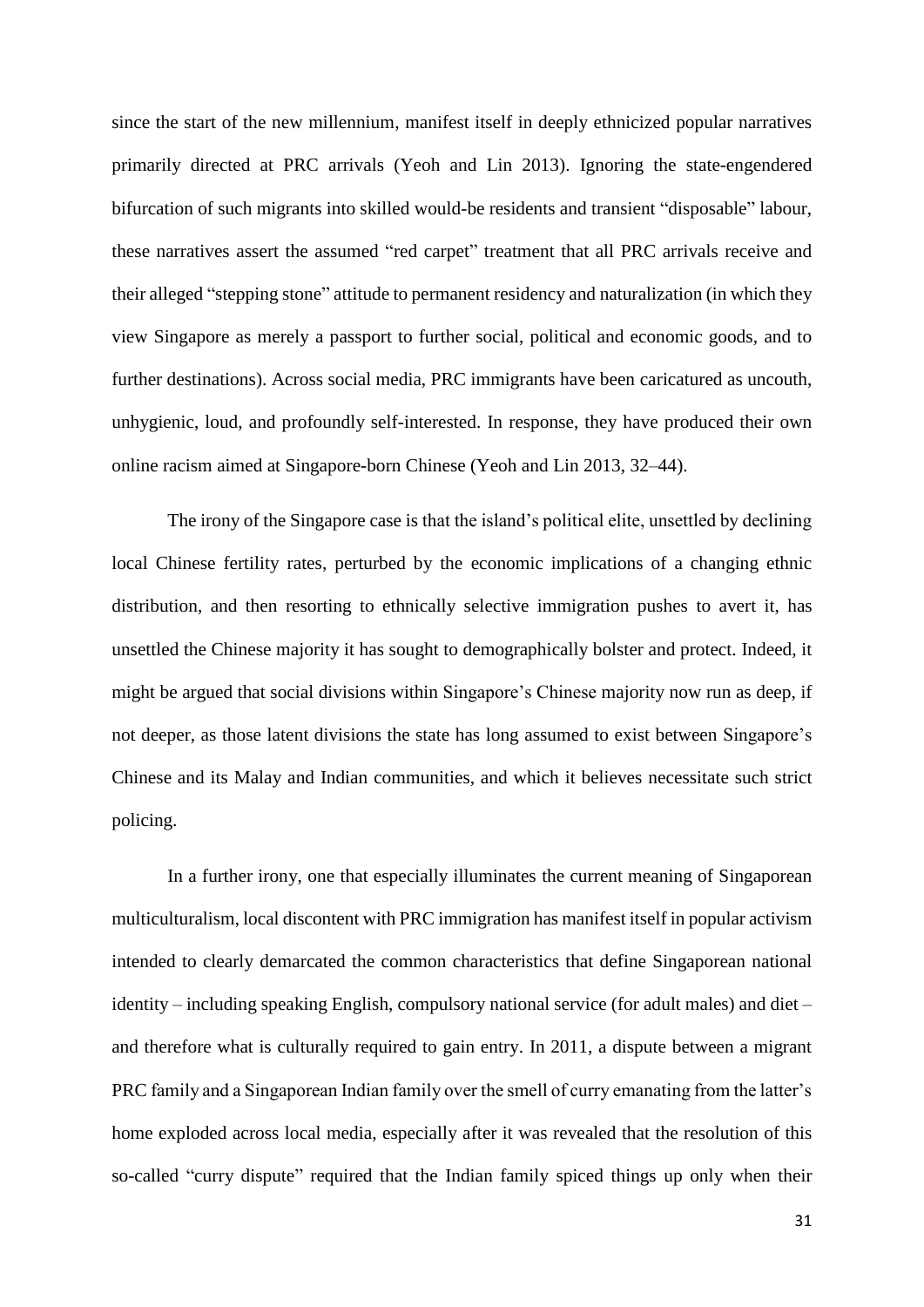Chinese neighbours were out. The incident inspired a grassroots campaign called "Cook and Share a Pot of Curry," which called on Singaporeans to invite foreigners to share this "national" dish as a means "to celebrate curries as part of our way of life and to share this celebration with those who are new to our shores" (*Straits Times*, August 17, 2011; *New Paper*, August 14, 2011). On social media, some sixty thousand Singaporeans confirmed their support and participation in this event. Meanwhile, local outrage over the "curry incident" was sufficient enough for K. Shanmugam, then Minister of Law, to clarify that the disagreement had occurred seven years earlier, and in fact been resolved through both families' voluntarily agreeing to the new arrangement that subsequently caused such public outrage (*Straits Times*, August 17, 2011).

Nonetheless, fraught relations between PRC arrivals and Singapore-born nationals have continued to make immigration the island's most contentious political issue. Since the public outcry generated by the 2013 White Paper, the PAP has rolled back its population growth plans, wary of repeating its 2011 general election performance (during which immigration policy was understood to be one of the key policies that led to its lowest vote share, of 60.4 percent, since independence). In the 2015 general election, the government, having placed new curbs on migrant entry and work visas, recovered much of its lost electoral support. As one Singaporean social commentator put it in 2017, "for all intents and purposes, it seems that the Population White Paper is on ice and few politicians now mention it in public." Yet, as the same commentator also noted, Singapore's TFR remains unchanged, the "number of working-age Singaporeans will start to decrease from 2020 … the citizen population will start to decline in 2025" (Cheng 2017).

How, in the future, Singapore's leaders approach these ongoing demographic challenges (which already appear to have affected national productivity) will have a significant bearing on the ultimate meaning of Singaporean multiculturalism—the fundamental ideology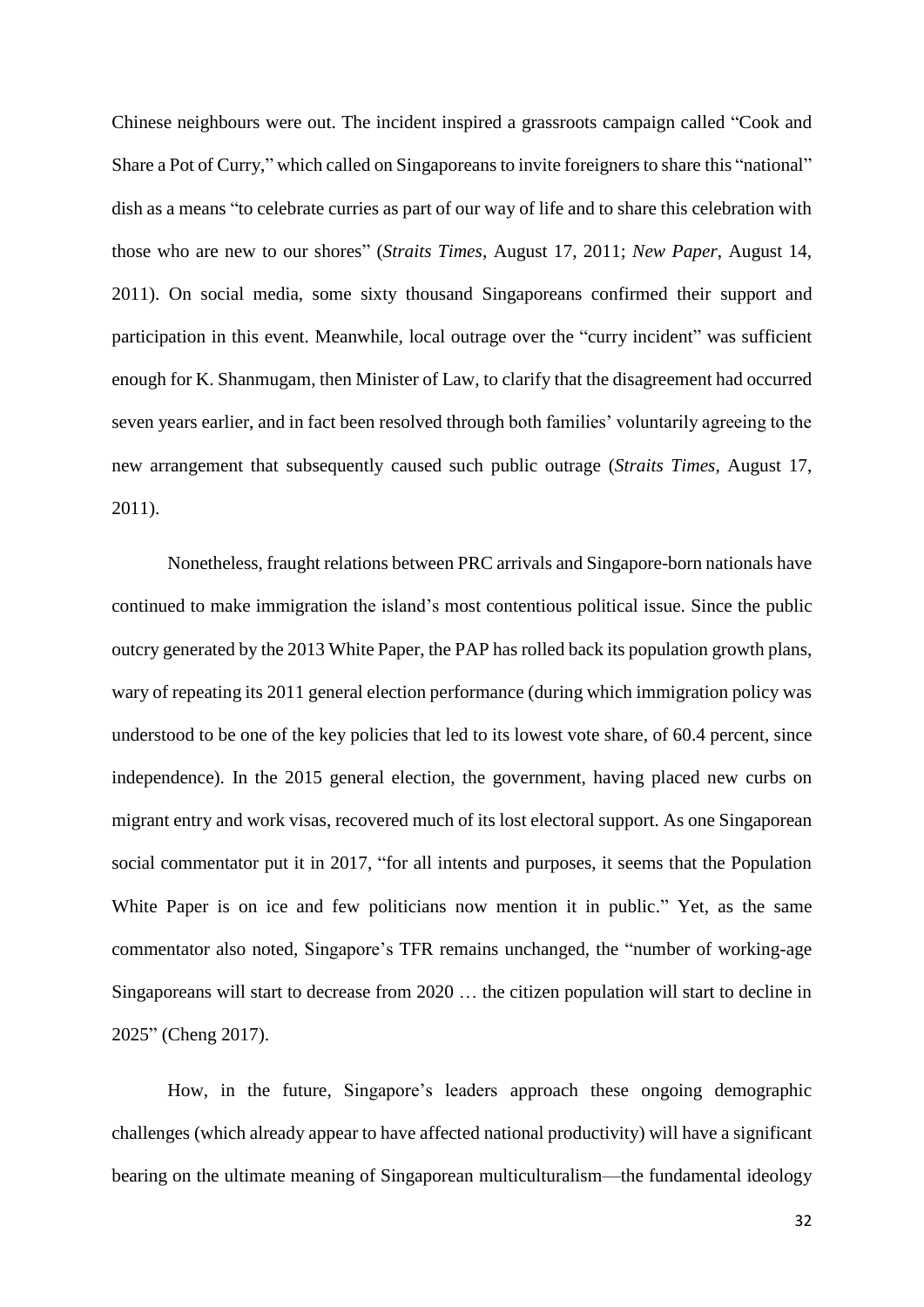for some and idealistic aspiration for others, on which, according to the official Singapore Story, the independent city-state has been built. To maintain the current ethnic composition of the resident population will require further Chinese immigration. But which Chinese will become Singapore's new PRs and citizens? Since the liberalization of Singapore's immigration controls in the late 1980s, influxes of Malaysian Chinese have generated far less local resentment than arrivals of Hong Kong Chinese and subsequently PRC immigrants. In official discourse and more generally, Malaysian Chinese are presumed to (and often do) share historical, cultural, and familial ties with Singaporean Chinese. Malaysian Chinese residents in Singapore, most of whom would pass the "curry test," have long been classified under itslabour policies as "traditional source workers" and given preferential treatment in terms of housing and employment (Lam and Yeoh, 2004, 148).<sup>7</sup> However, this traditional immigration source is in danger of drying up. A falling TFR amongst Malaysian Chinese, combined with their emigration abroad (including to Singapore), not to mention higher fertility amongst Malaysia's Malay majority, has seen their population strength drop from 37.2 percent at the point of national independence in 1957 to 24 percent in 2013, with the same Chinese population predicted to drop below 20 percent by 2030 (*Straits Times*, January 24, 2017).

One future policy might be for the Singapore government to end its ethnically selective approach to immigration, to forsake the maintenance of the present racial "balance", to throw off the vestiges of a colonial racialism that has justified such ratios, and to instead embrace, as our *Today* correspondent Sum Siew Kee argued, "talented migrants regardless of race" embrace, indeed, the idea once mooted by S. Rajaratnam, the author of Singapore's National Pledge that: "Being a Singaporean is not a matter of ancestry. It is conviction and choice" (as quoted in PAP, 2013). But whether a state that has invested so much to preserve Singapore's dominant Chinese-ness over the last three decades, and evidently reaped huge economic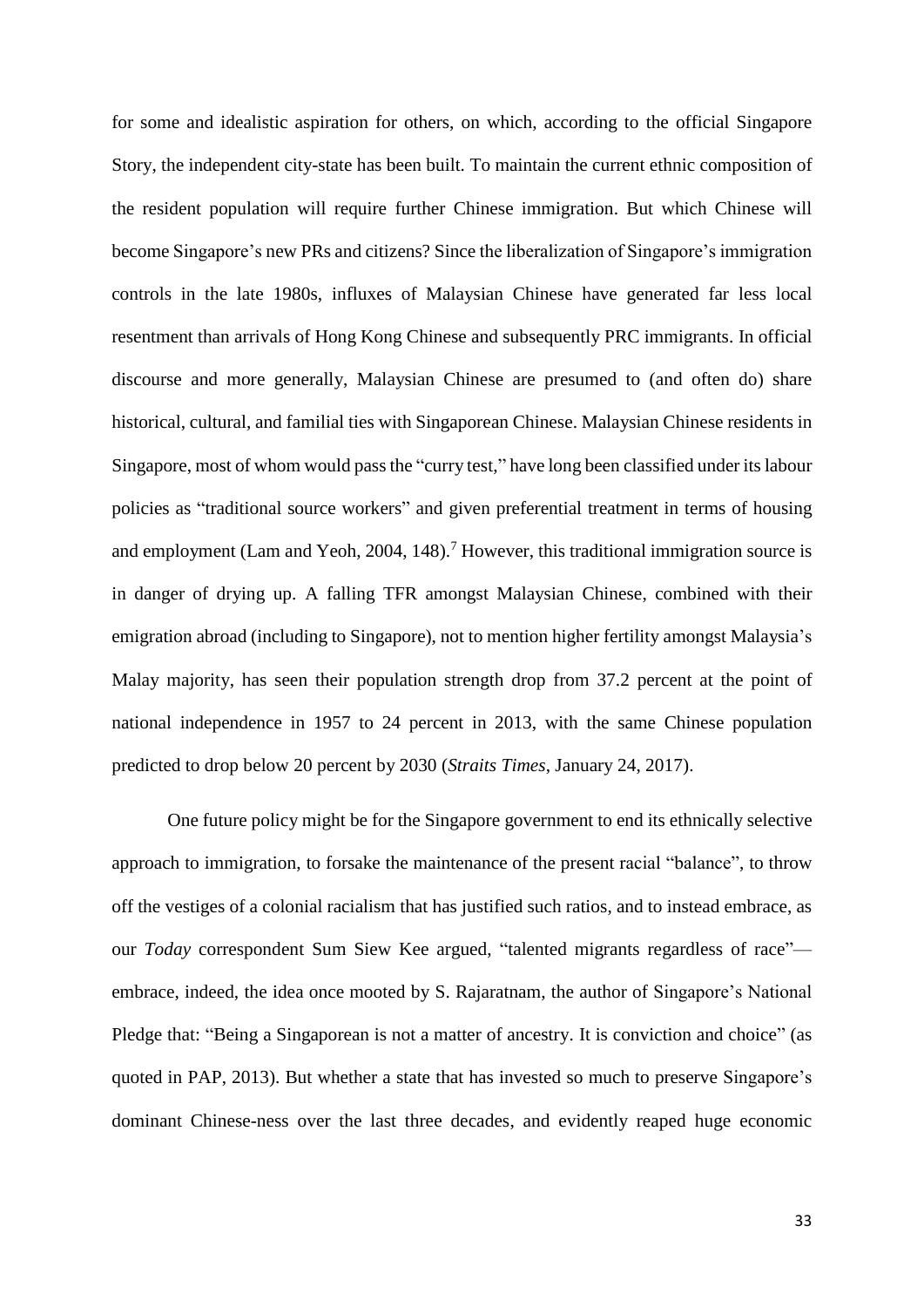rewards, could imagine such a colour-blind rethink of immigration, settlement and citizenship remains to be seen.

It ought finally to be noted that were such a policy change ever to arrive, the Singapore government would, in theory, appear well equipped to manage its impact. Four years before the 2013 Population White Paper and resulting protest, the government launched its National Integration Council, with the mission (as its website states) of helping "newcomers adapt to the Singaporean way of life, including helping them better understand local cultures and social norms." Singapore's Armed Forces Volunteer Corps now enables PRs and new citizens to (as its own website states) participate in and "deepen their understanding and ownership of National Defence"; new citizens born outside Singapore have been observed to be leading participants in the Volunteer Corps' grassroots activities.<sup>8</sup> Various grassroots organizations now exist that promote racial harmony and equality, and thereby ensure this remains a central national ideology (not merely an aspiration).<sup>9</sup> Indeed, while this essay has emphasised the gulf between Singapore's official practices of multiculturalism and its foundational idealism, objections to the state'sracializing policies and the emergence of such grassroots activism point to how deeply within the wider populace the idea of "one united people, regardless of race, language or religion" still runs.

# **References**

Ang, Michael Y. P. 2016. "Do Singaporeans Really Vote Along Racial Lines?" *The Diplomat,* March 3.

Barr, Michael D., and Zlatko Skrbis. 2014. *Constructing Singapore: Elitism, Ethnicity and the Nation-building Project*. Copenhagen: NIAS Press.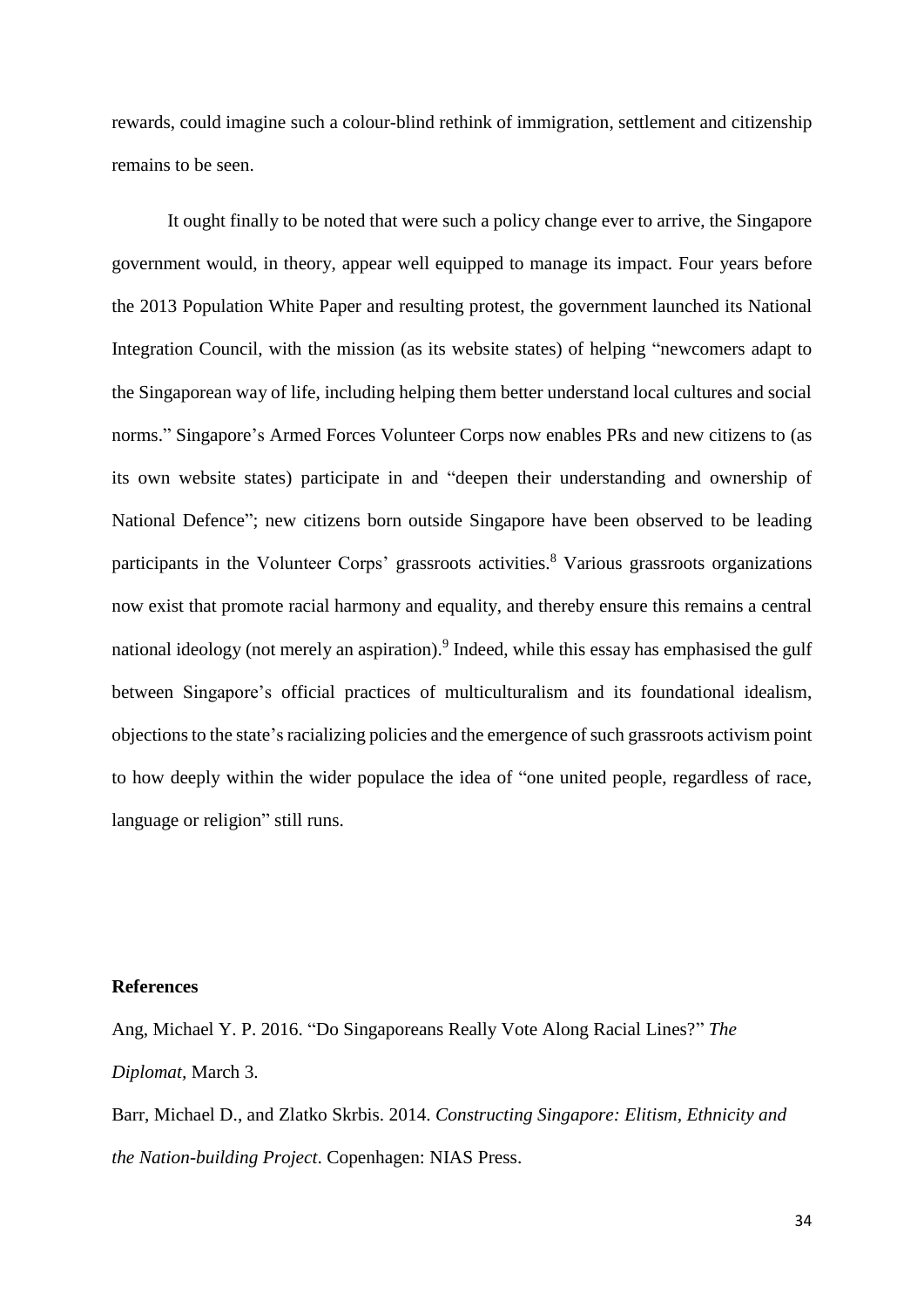Buckley, Charles Burton. [1902] 1984. *An Anecdotal History of Old Times in Singapore*. Singapore: Fraser and Neave.

Cheng, Calvin. 2017. "The Population White Paper – Time to Revisit and Unpopular Policy?" *Straits Times,* January 9.

Chua, Beng Huat. 2003. "Multiculturalism in Singapore: An Instrument of Social Control." *Race and Class* 44 (3): 58–77.

Crawfurd, John. 1830. *Journal of An Embassy from the Governor-General of India To the Courts Of Siam And Cochin China*. Vol. 1. London: Colburn and Bentley.

Da Cunha, Derek. 1994. *Debating Singapore: Reflective Essays*. Singapore: ISEAS.

Fitzgerald, D. S. 2014. *Culling the Masses: The Democratic Origins of Racist Immigration Policy in the Americas*. Cambridge, MA: Harvard University Press.

Fitzgerald, D. S., and David Cook-Martin. 2015. "The Geopolitical Origins of the U.S.

Immigration Act Of 1965." Migration Policy Institute, February 5.

[https://www.migrationpolicy.org/article/geopolitical-origins-us-immigration-act-1965.](https://www.migrationpolicy.org/article/geopolitical-origins-us-immigration-act-1965)

Frost, Mark, and Yu-Mei Balasinghamchow. 2009. *Singapore: A Biography*. Singapore: Hong Kong University Press.

Furnivall, J. S. 1939. *Netherlands India: A Study in Plural Economy*. Cambridge, MA: Cambridge University Press.

Goh, Daniel P. S., and Philip Holden, with Matilda Garbrielpillai and Gaik Cheng Khoo. 2009. *Race and Multiculturalism in Malaysia and Singapore*. Abingdon: Routledge.

Harper, T. N. 1997. "Globalism and the Pursuit of Authenticity: The Making of a Diasporic Public Sphere in Singapore." *Sojourn* 12 (2): 261–292.

Hong, Liu. 2015. "Beyond Co-ethnicity: The Politics of Differentiating and Integrating New Immigrants in Singapore." *Ethnic and Racial Studies* 37 (7): 1225–1238.

doi:10.1080/01419870.2014.892630.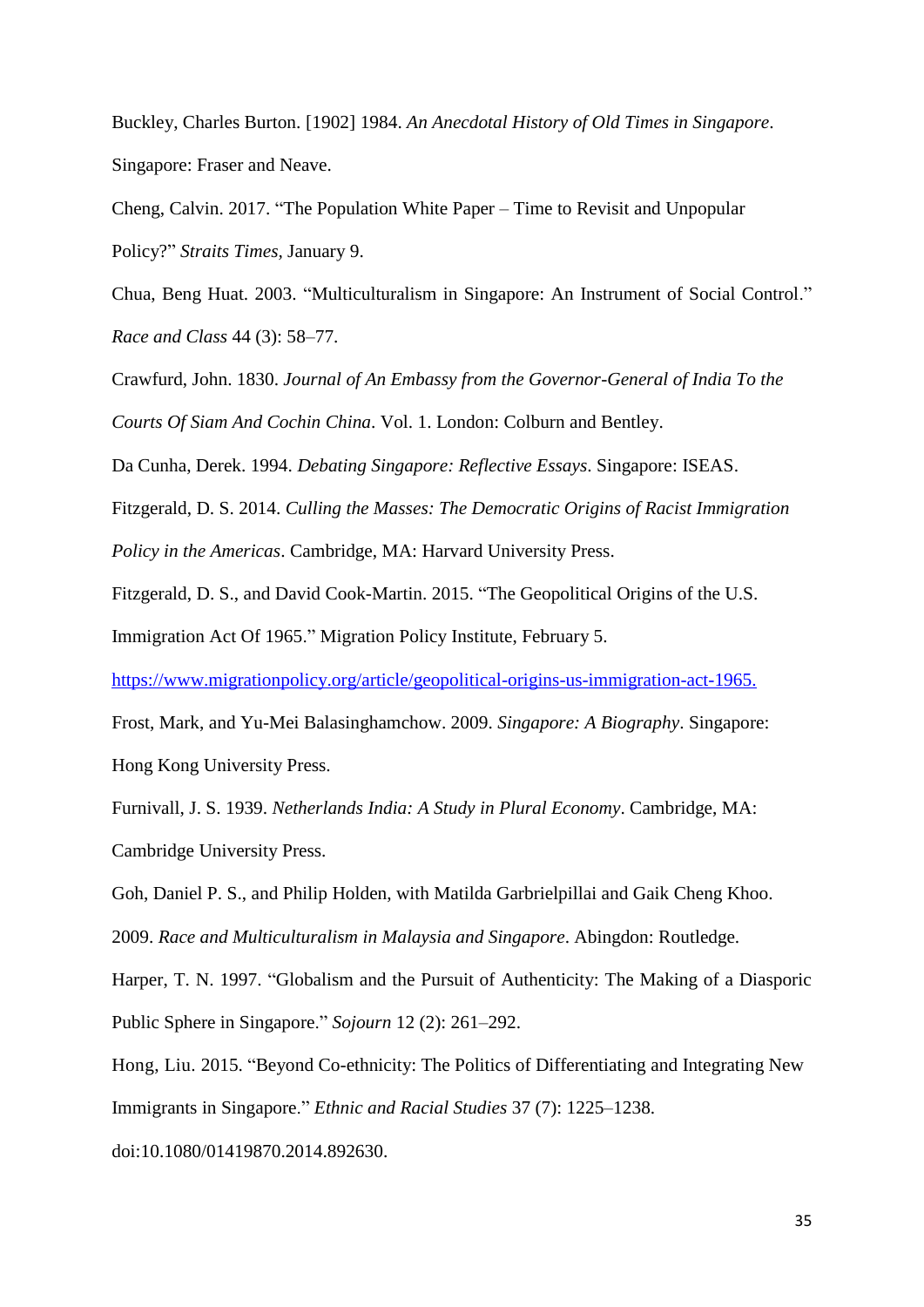Hill, Michael and Lian, Kwen Fee. 1995. *The Politics of Nation Building and Citizenship in Singapore*. Abingdon: Routledge.

Jones, Gavin. 2013. "The Population of Southeast Asia." Asia Research Institute Working Paper No. 196. [http://www.ari.nus.edu.sg/wps/wps13\\_196.pdf.](http://www.ari.nus.edu.sg/wps/wps13_196.pdf)

Joppke, Christian. 2005. *Selecting by Origin: Ethnic Migration in the Liberal State*.

Cambridge MA: Harvard University Press.

Kwang, Han Fook, Warren Fernandez, and Sumiko Tan. 1998. *Lee Kuan Yew: The Man and His Ideas*. Singapore: Singapore Press Holdings.

Kymlicka, Will. 1989. *Liberalism, Community and Culture*. Oxford: Oxford University Press.

\_\_\_\_\_\_\_\_\_\_\_\_. 1995. *Multicultural Citizenship: A Liberal Theory of Minority Rights*. Oxford: Oxford University Press.

Lam, Theodora, and Brenda Yeoh. 2004. "Negotiating 'Home' and 'National Identity': Chinese-Malaysia Transmigrants in Singapore." *Asia Pacific Viewpoint* 45 (2): 141–164. Doi: [https://doi.org/10.1111/j.1467-8373.2004.00235.x.](https://doi.org/10.1111/j.1467-8373.2004.00235.x)

Lee Kuan Yew. 1965a. Transcript of Speech to Students of Canterbury University

Christchurch, 15 March. National Archives of Singapore.

[http://www.nas.gov.sg/archivesonline/speeches/record-details/7da38647-115d-11e3-83d5-](http://www.nas.gov.sg/archivesonline/speeches/record-details/7da38647-115d-11e3-83d5-0050568939ad) [0050568939ad.](http://www.nas.gov.sg/archivesonline/speeches/record-details/7da38647-115d-11e3-83d5-0050568939ad)

\_\_\_\_\_\_\_\_\_\_\_\_.1965b. Transcript of Meeting in the Trade Union Hall, Adelaide, 30 March.

National Archives of Singapore.

[http://www.nas.gov.sg/archivesonline/data/pdfdoc/LKY19650330a.pdf.](http://www.nas.gov.sg/archivesonline/data/pdfdoc/LKY19650330a.pdf)

\_\_\_\_\_\_\_\_\_\_\_\_.1967. Transcript of Speech at the Foreign Correspondents Association

Dinner, Tokyo, 21 March. National Archives of Singapore.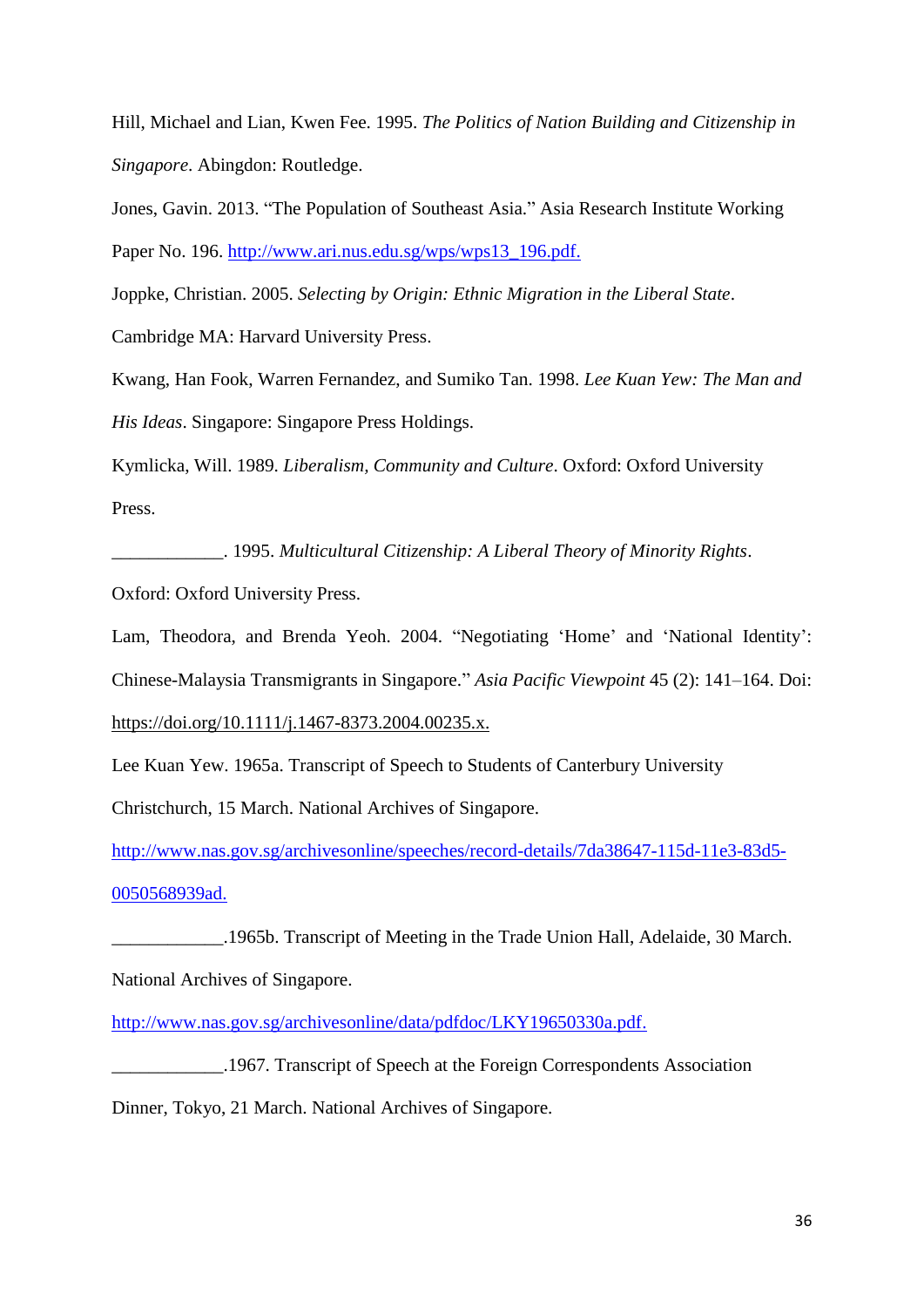[http://www.nas.gov.sg/archivesonline/speeches/record-details/7435d1f0-115d-11e3-83d5-](http://www.nas.gov.sg/archivesonline/speeches/record-details/7435d1f0-115d-11e3-83d5-0050568939ad) [0050568939ad.](http://www.nas.gov.sg/archivesonline/speeches/record-details/7435d1f0-115d-11e3-83d5-0050568939ad)

\_\_\_\_\_\_\_\_\_\_\_\_.1971. "East and West, the Twain have Met." 8 November. National Archives of Singapore.

[http://www.nas.gov.sg/archivesonline/data/pdfdoc/lky19711108.pdf.](http://www.nas.gov.sg/archivesonline/data/pdfdoc/lky19711108.pdf)

\_\_\_\_\_\_\_\_\_\_\_\_. 2009. Speech by Minister Mentor Lee KuanYew at Tanjong Pagar 44th

National Day Celebration Dinner. 13 August. Prime Minister's Office Singapore.

[http://www.pmo.gov.sg/newsroom/speech-minister-mentor-lee-kuan-yew-tanjong-pagar-](http://www.pmo.gov.sg/newsroom/speech-minister-mentor-lee-kuan-yew-tanjong-pagar-44th-national-day-celebration-dinner)

[44th-national-day-celebration-dinner.](http://www.pmo.gov.sg/newsroom/speech-minister-mentor-lee-kuan-yew-tanjong-pagar-44th-national-day-celebration-dinner)

Low, Kelvin E.Y. 2014. *Remembering the Samsui Women: Migration and Social Memory in* 

*Singapore and China.* Vancouver: UBC Press.

McFadden, F. J. 1926. "Quota control and the national origin system." *Editorial Research* 

*Reports 1926.* Vol. IV. Washington, DC: CQ Press.

[http://library.cqpress.com/cqresearcher/cqresrre1926110100.](http://library.cqpress.com/cqresearcher/cqresrre1926110100)

Montsion, J. M. 2009. "Relocating Politics at the Gateway: Everyday Life in Singapore's Global Schoolhouse." *Pacific Affairs* 82 (4): 637–656.

doi: [https://doi.org/10.5509/2009824637.](https://doi.org/10.5509/2009824637)

NPTD (National Population and Talent Division). 2013. *A Sustainable Population for a Dynamic Singapore.*

Nagy, Stephen Robert. 2014. "Politics of Multiculturalism in East Asia: Reinterpreting Multiculturalism." *Ethnicities* 14 (1): 160–76.

Nasir, K. M, and Bryan Turner. 2014. *The Future of Singapore: Population, Society and the Nature of the State*. Abingdon. Routledge.

Ong, Aihwa. 2006. *Neoliberalism as Exception: Mutations in Citizenship and Sovereignty.* Durham, NC. Duke University Press.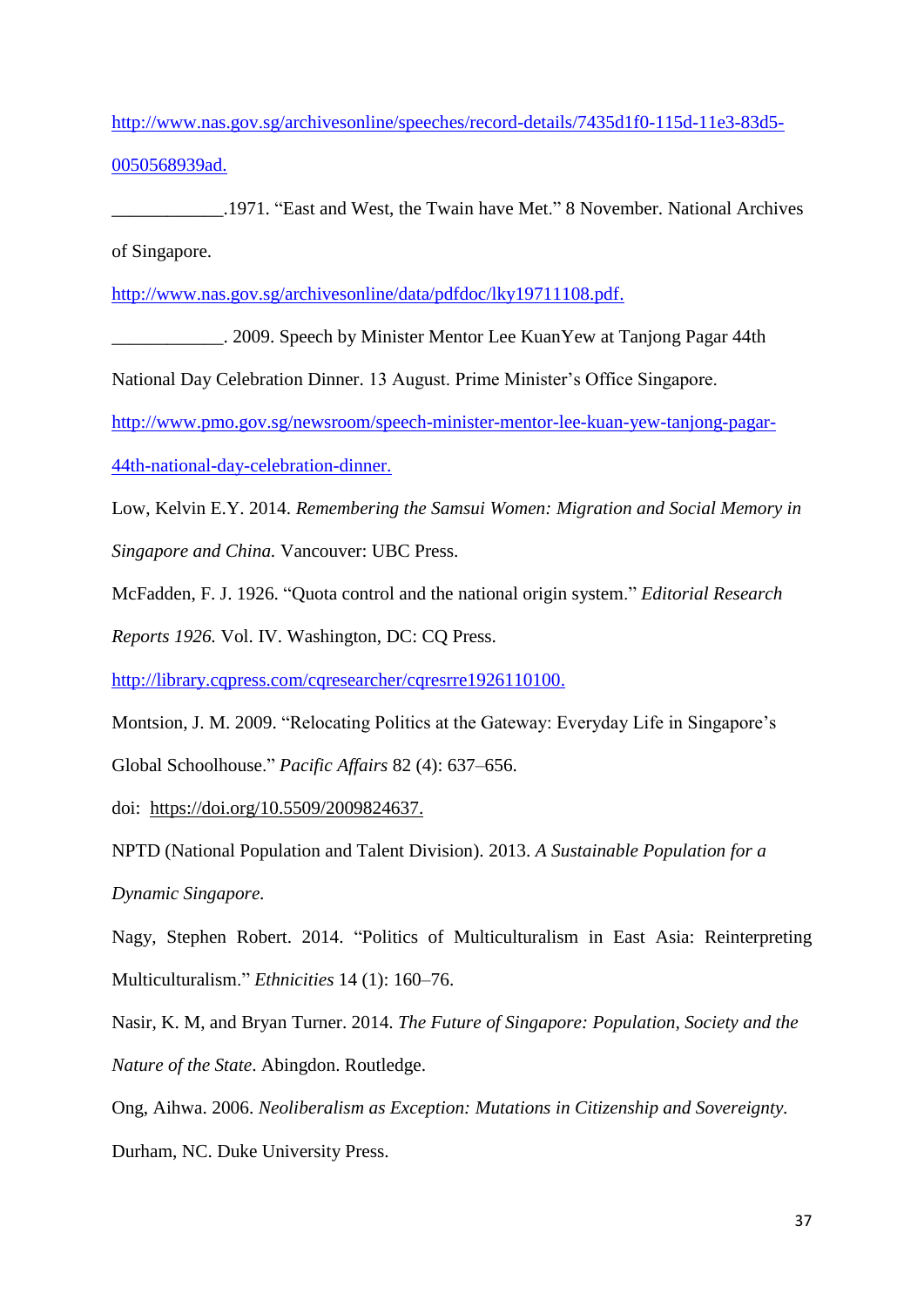PAP. 2013. "White Paper is our Collective Future." *PAP News and Commentaries.* 8 February.

Parliament of Singapore. 1985. Official Reports – Parliamentary Debates (Hansard). Debate on President's Address. 1 March. [https://sprs.parl.gov.sg/search/topic?sittingdate=1-3-](https://sprs.parl.gov.sg/search/topic?sittingdate=1-3-1985&htmlfilename=005_19850301_S0005_T0005) [1985&htmlfilename=005\\_19850301\\_S0005\\_T0005.](https://sprs.parl.gov.sg/search/topic?sittingdate=1-3-1985&htmlfilename=005_19850301_S0005_T0005)

1989. Official Reports – Parliamentary Debates (Hansard). Annual Budget Statement. 14 March. [http://sprs.parl.gov.sg/search/report?sittingdate=14-3-](http://sprs.parl.gov.sg/search/report?sittingdate=14-3-1989&htmlfilename=010_19890314_S0002_T0002&searchfullreport=false&fromday=&frommonth=&fromyear) [1989&htmlfilename=010\\_19890314\\_S0002\\_T0002&searchfullreport=false&fromday=&fro](http://sprs.parl.gov.sg/search/report?sittingdate=14-3-1989&htmlfilename=010_19890314_S0002_T0002&searchfullreport=false&fromday=&frommonth=&fromyear) [mmonth=&fromyear=](http://sprs.parl.gov.sg/search/report?sittingdate=14-3-1989&htmlfilename=010_19890314_S0002_T0002&searchfullreport=false&fromday=&frommonth=&fromyear)

\_\_\_\_\_\_\_\_\_\_\_\_. 2009. Official Reports – Parliamentary Debates (Hansard). Nation Building Tenets (Motion). 18 August.

[https://sprs.parl.gov.sg/search/topic?sittingdate=18-8-](https://sprs.parl.gov.sg/search/topic?sittingdate=18-8-2009&htmlfilename=019_20090818_S0005_T0003)

[2009&htmlfilename=019\\_20090818\\_S0005\\_T0003.](https://sprs.parl.gov.sg/search/topic?sittingdate=18-8-2009&htmlfilename=019_20090818_S0005_T0003)

Raffles, Sophia. 1835. *Memoir of the Life and Public Services of Sir Thomas Stamford* 

*Raffles*. Vol. 1. London: James Duncan.

Rahim, Lily Zubaidah. 2010. *Singapore in the Malay World: Building and Breaching* 

*Regional Bridges*. Abingdon: Routledge.

Saw Swee-Hock. 2012. *The Population of Singapore*. Singapore: ISEAS.

SAF Volunteer Corps. Ministry of Defence website. Accessed 27 August 2019.

[https://www.mindef.gov.sg/oms/safvc/.](https://www.mindef.gov.sg/oms/safvc/)

Singapore Citizenship Journey. National Integration Council website. Accessed 13 June 2018.

[https://www.nationalintegrationcouncil.org.sg/citizenship/singapore-citizenship-journey.](https://www.nationalintegrationcouncil.org.sg/citizenship/singapore-citizenship-journey)

*Straits Times*. 1989a. "More Chinese babies for balance, says MP." March 14.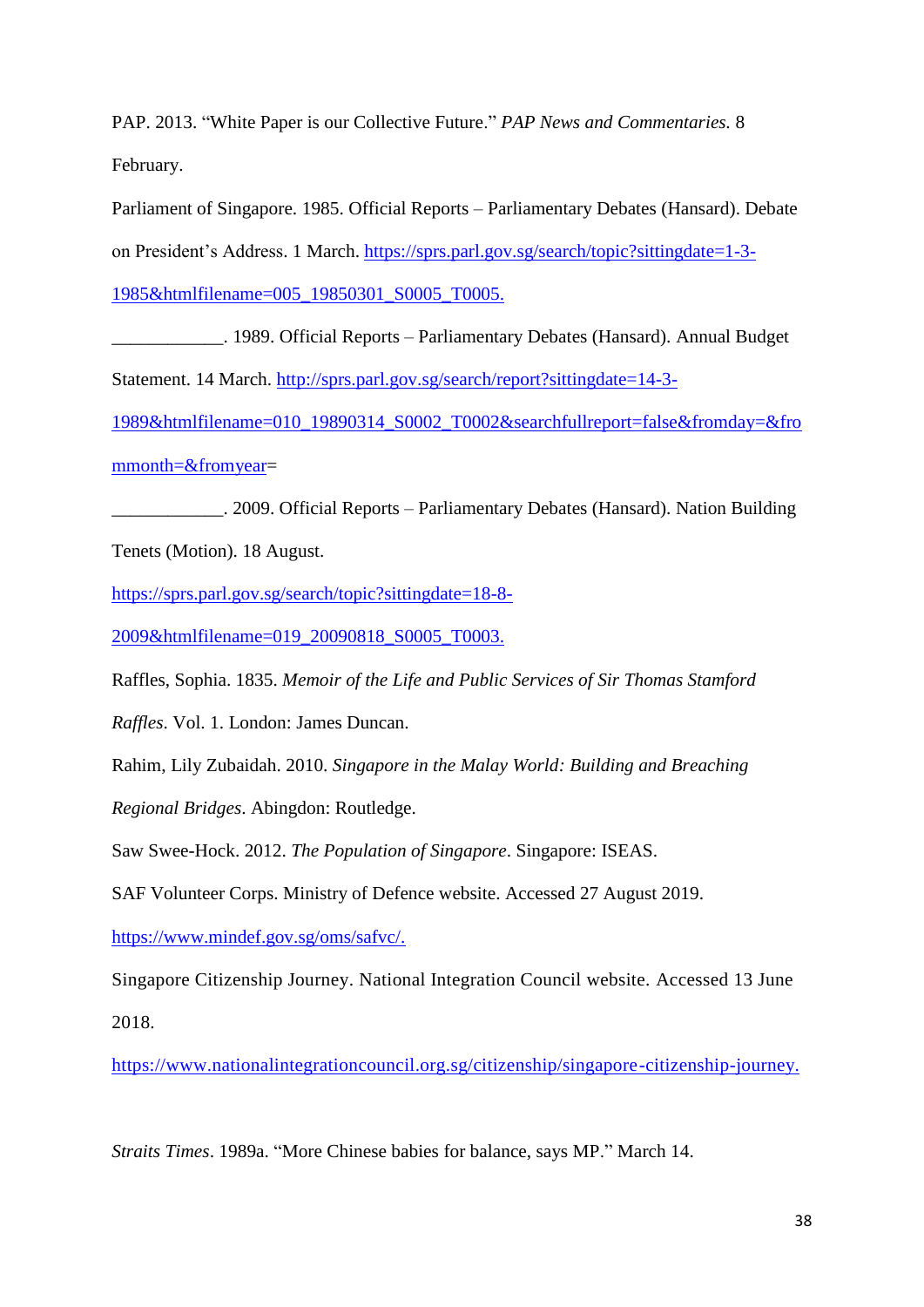Sun, Shirley Hsiao-Li. 2012. *Population Policy and Reproduction in Singapore: Making Future Citizens*. Abingdon: Routledge.

\_\_\_\_\_\_\_\_\_\_ . 1989b. "Entry of Hongkongers won't upset racial mix." August 21.

Teo, Chee Hean. 2010. DPM's Speech on Population at the Committee of Supply. National Archives of Singapore.

[http://www.nas.gov.sg/archivesonline/data/pdfdoc/20100315003/dpm's\\_speech\\_on\\_populatio](http://www.nas.gov.sg/archivesonline/data/pdfdoc/20100315003/dpm) [n\\_at\\_cos\\_20100304.pdf.](http://www.nas.gov.sg/archivesonline/data/pdfdoc/20100315003/dpm)

*Today*. 2017. "In Full: PM Lee on Race, Mutliracialism and Singapore's place in the world." 29 September.

Turnbull, Margaret. 2009. *A History of Modern Singapore, 1819-2005*. Singapore: NUS Press.

Vadaketh, S. T. 2015. "GE2015: Final thoughts (3 of 4)." Musings from Singapore blog. [https://sudhirtv.com/2015/09/10/ge2015-final-thoughts-3-of-4/.](https://sudhirtv.com/2015/09/10/ge2015-final-thoughts-3-of-4/)

Vasu, Norman. 2012. "Governance through Difference in Singapore." *Asian Survey* 52 (4): 734–753. doi: 10.1525/as.2012.52.4.734.

Yeoh, Brenda, and T. C. Chang. 2001. "Globalising Singapore: Debating Transnational Flows in the City." *Urban Studies* 38 (7): 1025–1044.

Yeoh, Brenda. 2003. *Contesting Space in Colonial Singapore: Power Relations and the Urban Built Environment*. Singapore: NUS Press.

Yeoh, Brenda, and Lin Weiqiang. 2012. "Rapid Growth in Singapore's Immigrant Population Brings Policy Challenges." Migration Policy Institute. 3 April.

[https://www.migrationpolicy.org/article/rapid-growth-singapores-immigrant-population](https://www.migrationpolicy.org/article/rapid-growth-singapores-immigrant-population-brings-policy-challenges)[brings-policy-challenges.](https://www.migrationpolicy.org/article/rapid-growth-singapores-immigrant-population-brings-policy-challenges)